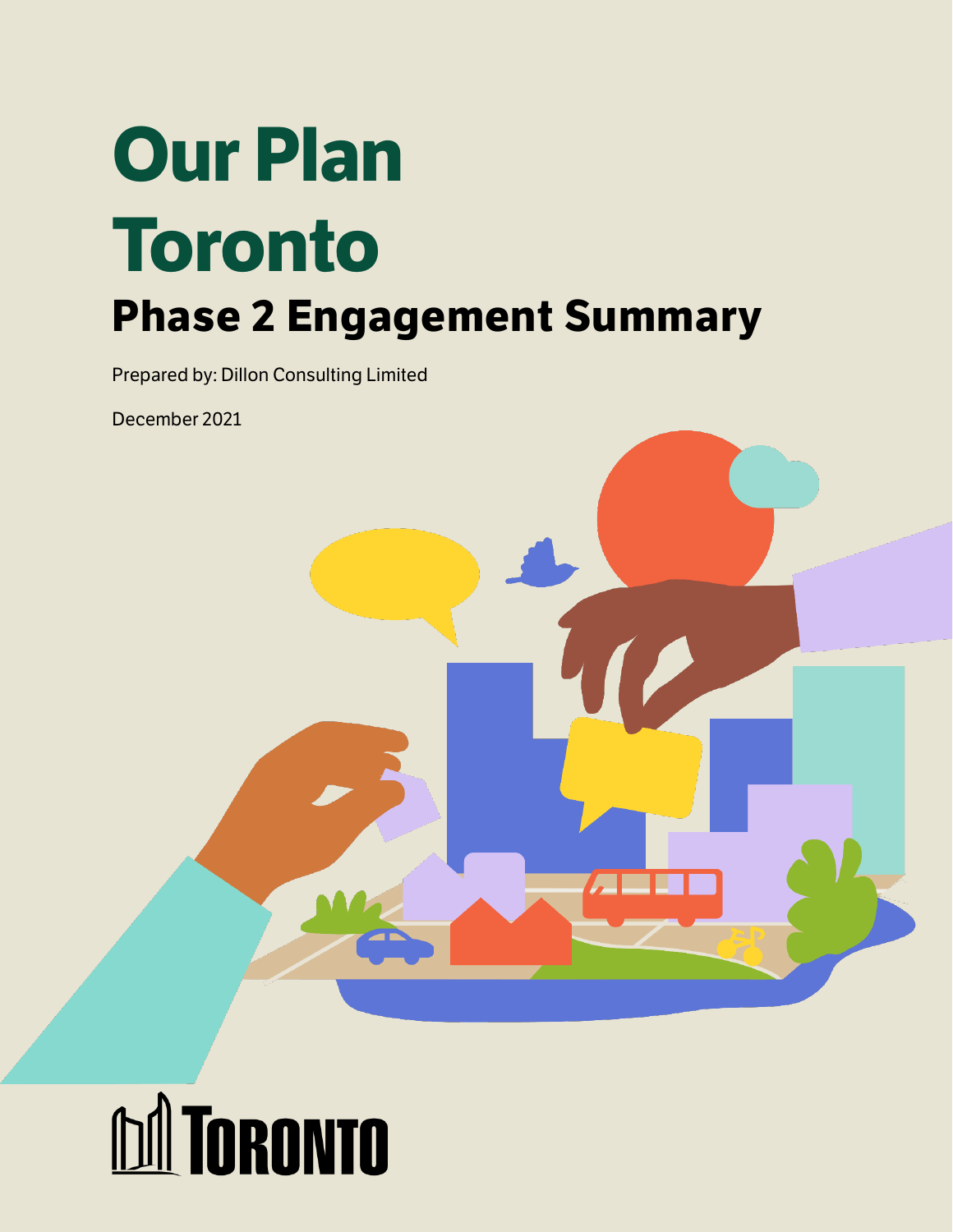# **Contents**

|              | <b>Executive Summary</b>                                    | 1                       |
|--------------|-------------------------------------------------------------|-------------------------|
| 1            | <b>Introduction</b>                                         | 7                       |
| 1.1          | <b>Background</b>                                           | $\overline{\mathbf{z}}$ |
| 1.2          | <b>Purpose of Engagement</b>                                | $\overline{\mathbf{z}}$ |
| 1.3          | <b>Study Process</b>                                        | 8                       |
| 1.4          | <b>Phase 2 Goals &amp; Objectives</b>                       | 9                       |
| $\mathbf{2}$ | <b>Phase 2 Consultation &amp; Communications Activities</b> | 10                      |
| 2.1          | <b>Communications Materials &amp; Activities</b>            | 10                      |
| 2.2          | <b>Engagement Activities</b>                                | 11                      |
| 2.2.1        | <b>Stakeholder Meetings</b>                                 | 11                      |
| 2.2.2        | <b>Community Leaders Circle Meetings</b>                    | 11                      |
| 2.2.3        | <b>Public Meetings</b>                                      | 12                      |
| 2.2.4        | Indigenous Rights Holders Meetings                          | 12                      |
| 2.2.5        | Indigenous Organizations                                    | 12                      |
| 2.2.6        | Youth and Young Adults                                      | 12                      |
| 2.2.7        | <b>City Advisory Committees and Boards</b>                  | 13                      |
| 2.2.8        | <b>Public Polling</b>                                       | 13                      |
| 2.2.9        | Social Media, Website & E-Bulletin                          | 13                      |
| 3            | <b>What We Heard</b>                                        | 14                      |
| 3.1          | <b>Highlights of Overall Input Received</b>                 | 14                      |
| 3.2          | <b>Input by Policy Area</b>                                 | 15                      |
| 3.2.1        | <b>Environment &amp; Climate Change</b>                     | 16                      |
| 3.2.2        | Housing & Intensification                                   | 18                      |
| 3.2.3        | Neighbourhood & Complete Communities                        | 22                      |
| 3.2.4        | Future of Work & Employment                                 | 24                      |
| 3.3          | <b>Community Leaders Circle Input on OP Chapter 1</b>       | 26                      |
| 4            | <b>Indigenous Organizations Survey Results</b>              | 28                      |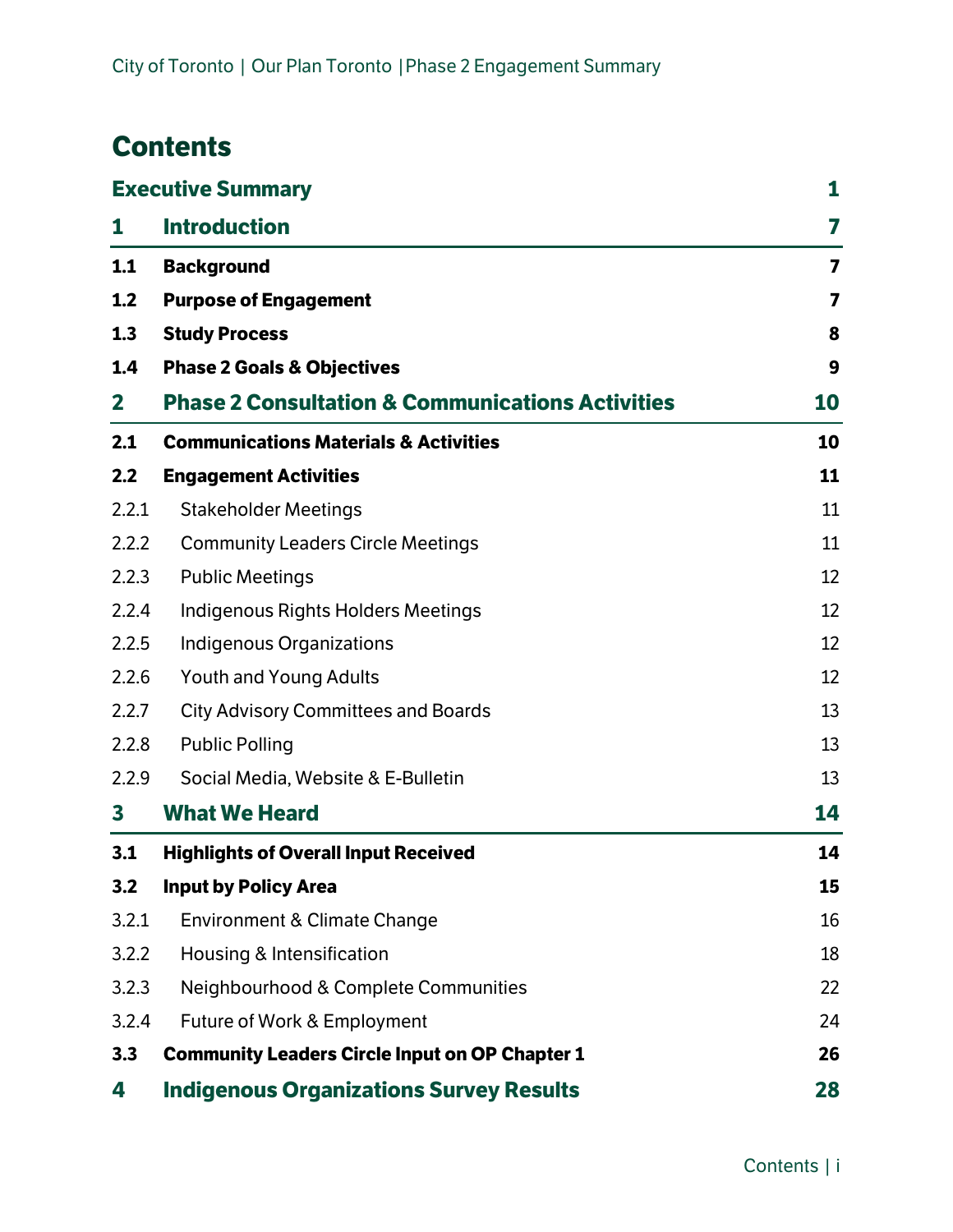| 5   | <b>Public Poll Results</b>              | 29 |
|-----|-----------------------------------------|----|
| 5.1 | <b>Who Participated</b>                 | 29 |
| 5.2 | <b>Questions and Frequent Responses</b> | 29 |
| 6   | <b>Next Steps</b>                       | 30 |

# **Figures**

| <b>Figure 1:</b> Study Process |  |
|--------------------------------|--|
|                                |  |

# **Tables**

| Table 1: Themes of Input                                                   | 14 |
|----------------------------------------------------------------------------|----|
| Table 2: Indigenous Organizations Interview Input on Engagement Approaches | 28 |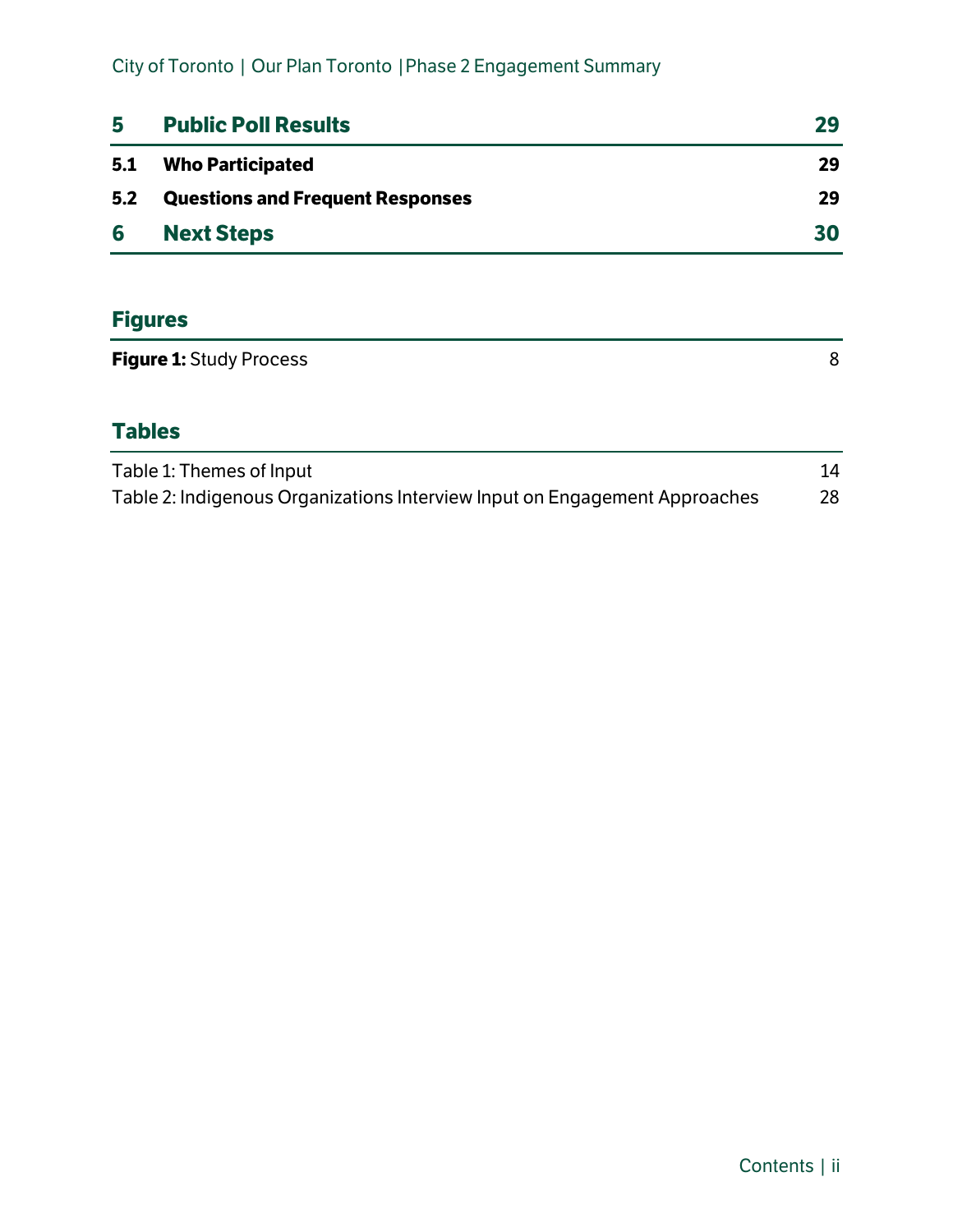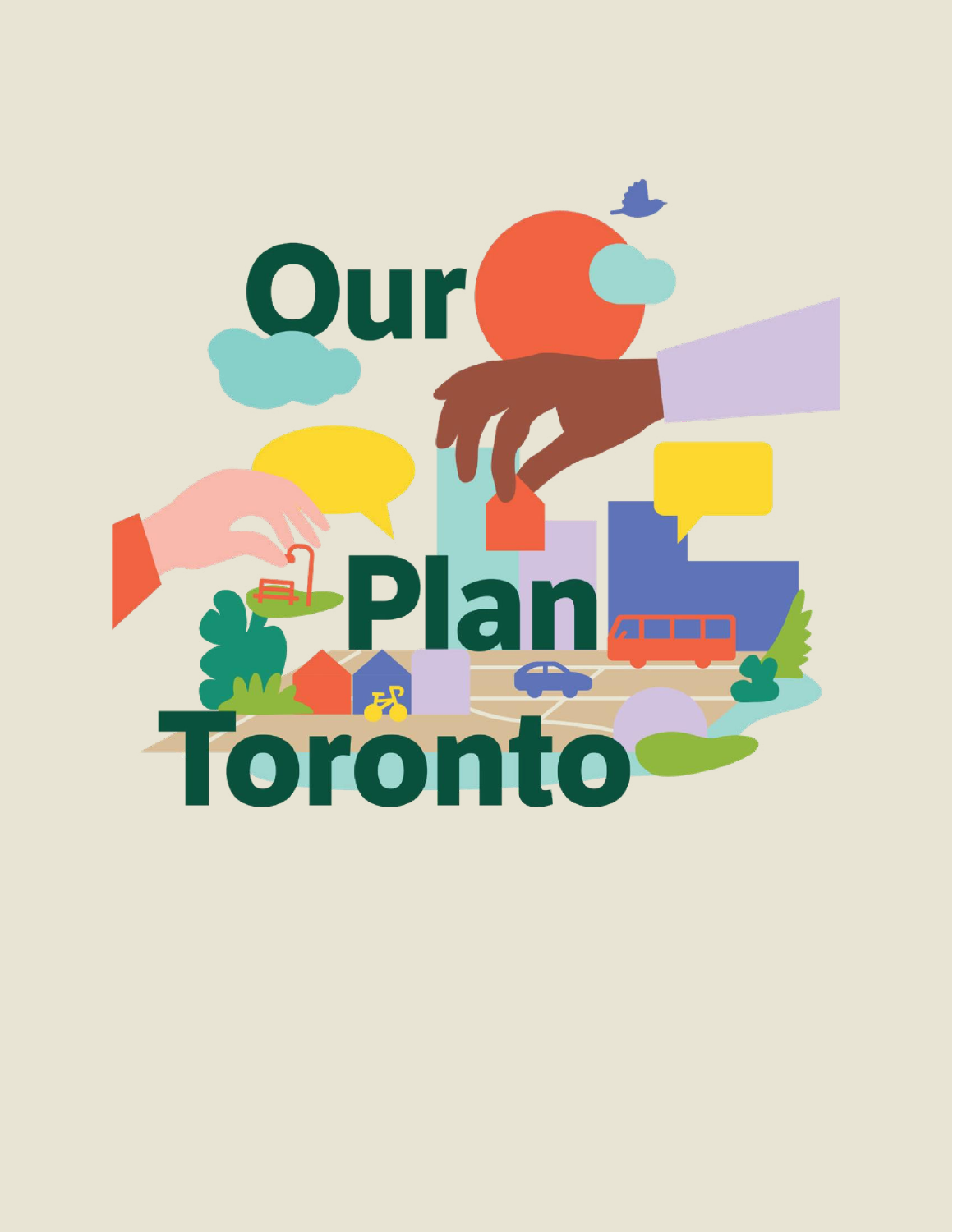# <span id="page-4-0"></span>**Executive Summary**

Phase 2 engagement and communications work for Our Plan Toronto focused on **building awareness and participation in meaningful discussions about planning priorities for Toronto 2051**. To achieve this, outreach and consultation activities focused on engaging in conversations about Toronto's future with a diverse range of people living, working and caring for Toronto. This included coordinating and meeting with residents, community leaders, Indigenous rights holders, Indigenous organizations, stakeholders (including environmental groups, tenants associations/organizations, residents associations, businesses, business improvement areas, academics/research institutes, mobility related groups, development industry and community development organizations), committees, internal municipal divisions, and the general public.

Outreach and communications during Phase 2 of the project used a multifaceted approach of print, online, social media, video media, email, e-bulletin and community networking to share information about the project and invite people to participate in consultation. This included utilizing networks of stakeholders and community connections to circulate meeting invitations and share information.

**Summary of Phase 2 Engagement & Communications Activities Meetings completed during Phase 2 engagement, from August through to December 2021, included:**

- 5 meetings with Indigenous rights holders and care-takers
- 12 telephone surveys with Indigenous organizations
- 1 group meeting with Indigenous organizations
- 14 meetings with stakeholder groups, committees and community organizations
- 3 meetings with the Community Leaders Circle
- 2 general public meetings
- In total we met directly with 780 people through organized meetings and focus groups

#### **Outreach and communications during Phase 2 engagement included:**

- Website updates
- Public Meeting Notifications (e-bulletins, social media announcements, media release)
- Social media updates and meeting notifications
- Project Video distribution to contact lists, on social media, and on the website
- Public Poll on project website
- Contact List Updates/E-Bulletins
- Email distribution of meeting materials and presentations
- Phone calls / video conference calls with interested stakeholders
- Project email contact via opreview@toronto.ca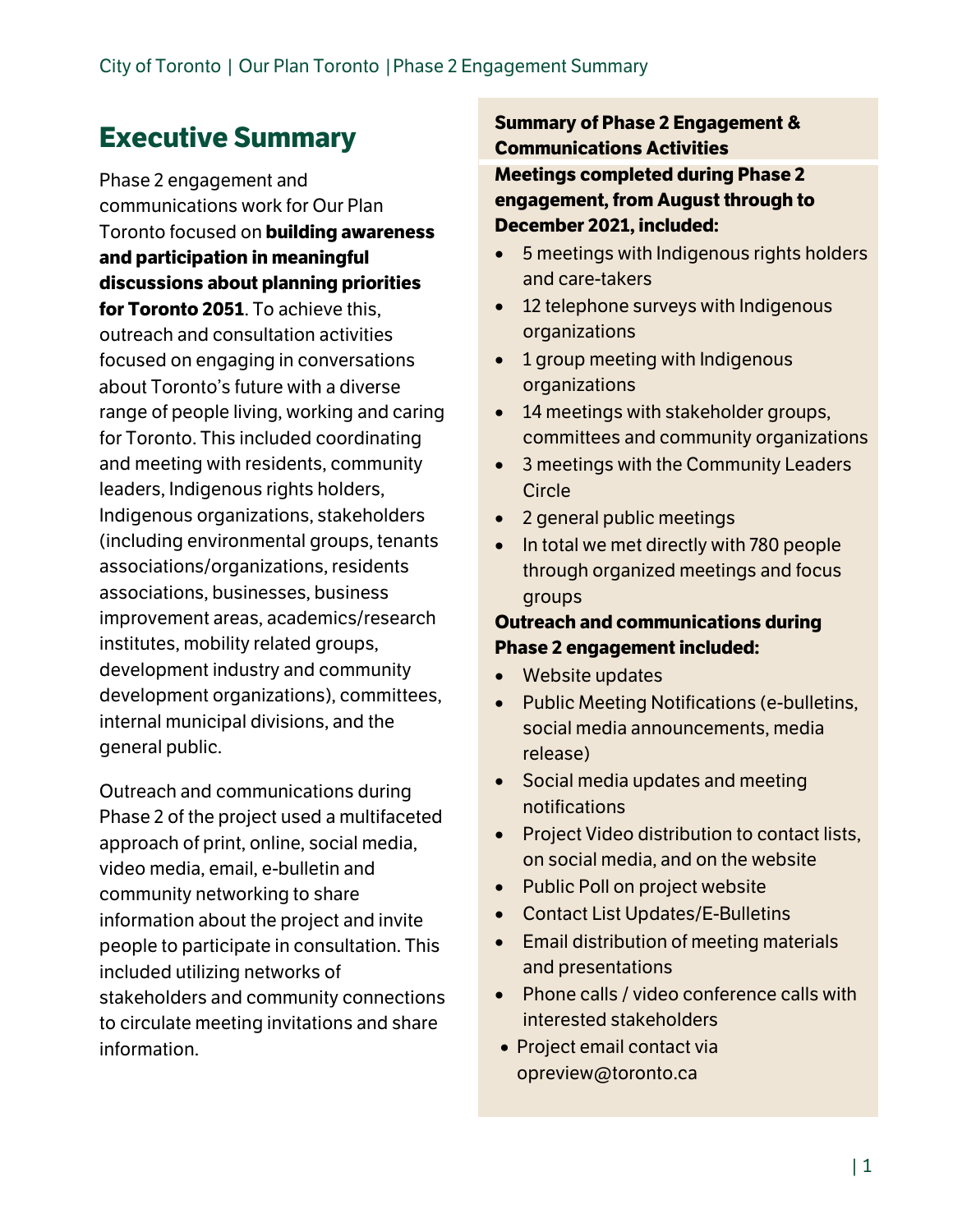Meetings with equity deserving groups and community leaders who work with underrepresented, marginalized and racialized populations was a key focus of outreach and consultation. This effort included outreach and meetings with people that work on community and equity issues related to:

- $\circ$  Accessibility for people with disabilities
- o Community services
- o Employment
- o Housing
- o Indigenous people living and working in Toronto
- o Indigenous rights holders
- o Newcomers and immigrants
- o People experiencing homelessness and housing insecurity
- o Poverty
- o Racialized communities including black people and people of colour
- o Seniors and older adults
- o Students and young work force (18-30)
- o Women
- o Youth and at-risk youth
- o Many organizations that touch on the cross-section of these inter-related equity issues and equity seeking populations

A working list of stakeholders, community organizations, Indigenous rights holders and Indigenous organizations that have been contacted for involvement in this engagement process is included on the project webpage.

Phase 2 input will be used to guide the vision, priorities and draft policies that are the focus of this Official Plan (OP) review. Not all policies in the OP are being reviewed at this time. As such, engagement and communications were designed around the elements of the City's review, namely: overall vision, principles and policies related to equity, reconciliation, growth management, intensification, housing, environment and climate change, employment, and planning around major transit station areas. This included consultation on priorities for neighbourhoods and complete communities.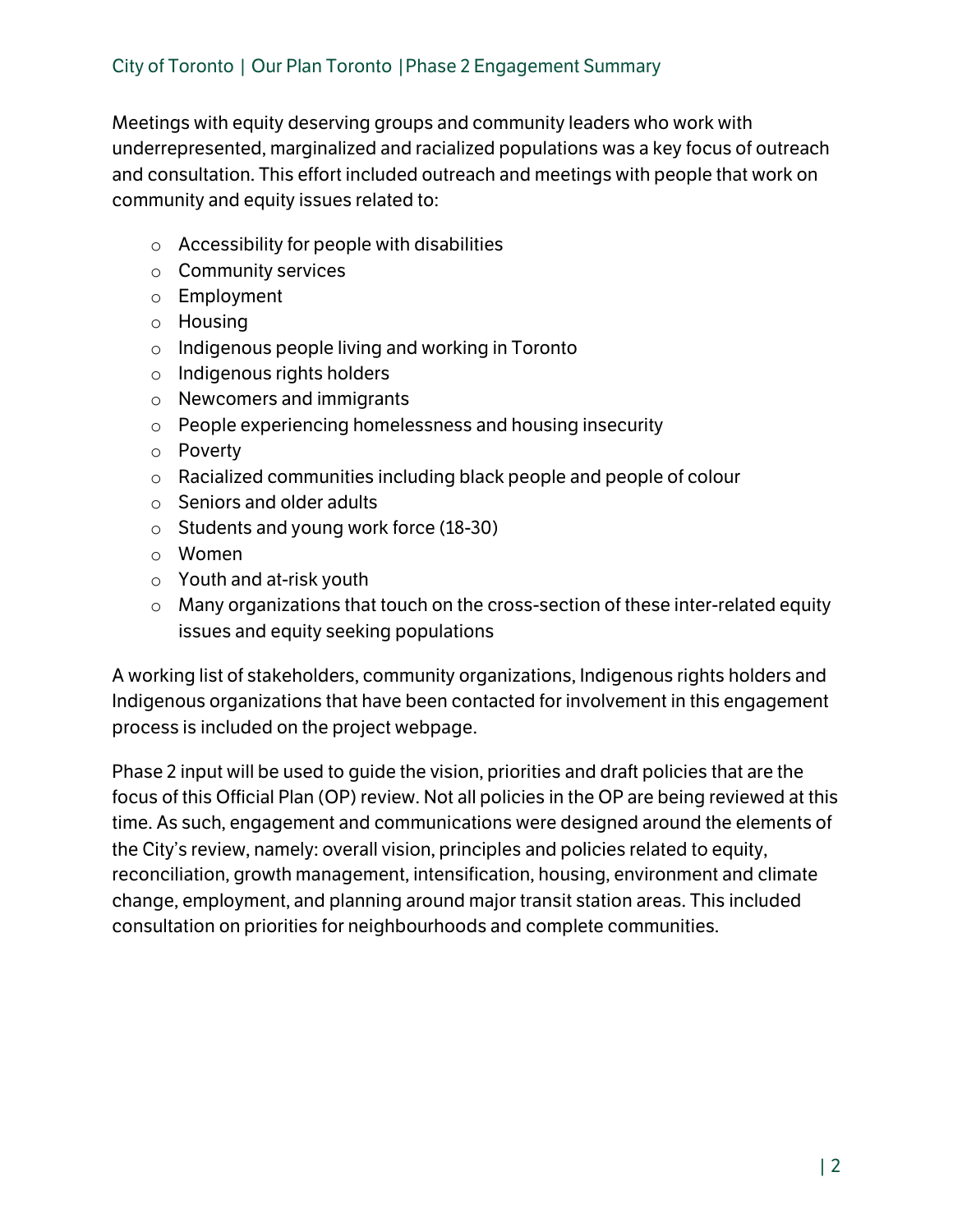Conversations during Phase 2 were focused on three overall questions:

- 1. What's working in communities that people want preserved and supported?
- 2. What are the biggest challenges facing our city that need to be addressed and prioritized in the Official Plan?
- 3. Focusing on building back better: What does better look like?

Depending on the audience for consultation, these questions were refined for discussion to focus on specific topics of interest such as environment, housing or equity.

#### **Key Themes of What We Heard During Phase 2**

The key themes that were most frequently raised regarding priorities for planning to 2051 were addressing **equity, affordability and sustainability. There were a wide range of perspectives provided** through consultation that are conflicting in some cases and require a balanced approach for consideration. The City has a challenge ahead: to **progress efforts that address climate change, housing affordability, reconciliation and social and economic exclusion while managing the impacts of growth on existing communities**. There is agreement on the overall directions that the City needs to focus on which include addressing inequities, advancing Indigenous reconciliation, addressing affordable housing crisis, tackling climate change, building complete communities, improving access to a range of jobs and improving access to transit. How the City advances these directions through the management of growth and development are where opinions differ. The discussion points raised most frequently across different audiences were:

- $\circ$  Do more to address the affordable housing crisis for rental, ownership and basic housing
- $\circ$  Improve the quality and quantity of housing options across the city
- $\circ$  Allow for more housing options in neighbourhoods, including units for families and multi-generational housing
- $\circ$  Prioritize climate change and apply climate change lens to all aspects of planning
- o Identify Indigenous rights holders as environmental stewards and leaders in decisions related to the environment and water
- o Focus on achieving net zero, protecting and improving tree canopy and reducing impermeable surfaces
- o Advance Indigenous reconciliation and self-determination through planning
- o Embed equity in planning and decision making to address social and economic exclusion of racialized, newcomer, low-income and marginalized populations
- $\circ$  Achieve walkable complete communities in all areas of the city and not just downtown or around transit stations
- o Require community-led solutions in planning processes and decision making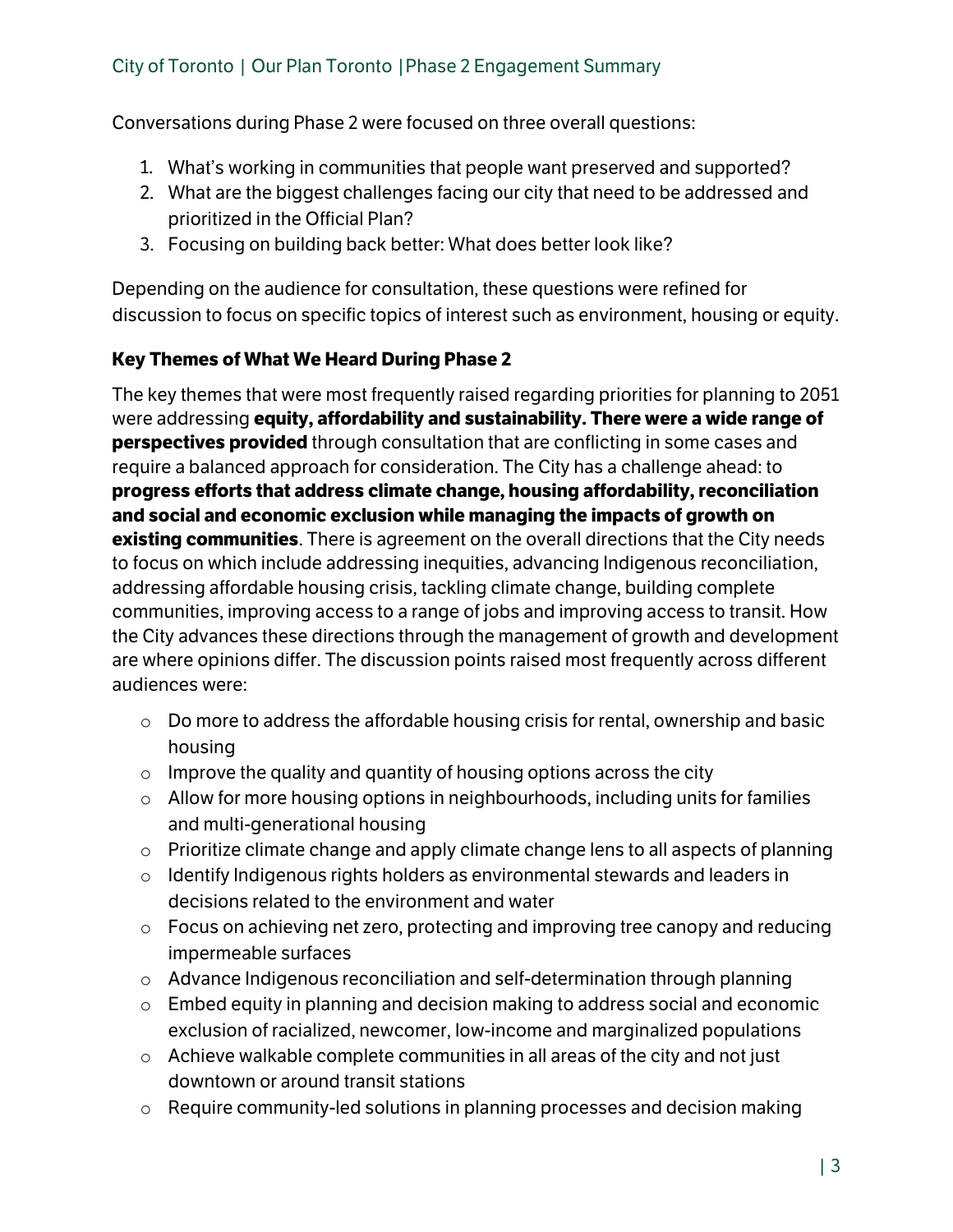- $\circ$  Focus on implementation and decision making to achieve vision and priorities educate and build awareness amongst decision makers
- o Do not treat communities as one-size fits all
- o Consider future of work and how to intensify employment uses to be more dense
- $\circ$  Improve transit connections to employment and between employment areas
- o Protect employment areas from being overtaken by housing and condos
- $\circ$  Encourage broader range of higher paying employment options in suburbs (office space)
- o Protect / provide affordable commercial and office spaces for small and medium businesses
- $\circ$  Improve quality and quantity of public realm, particularly in tower communities
- o Require accessible and universal design in communities
- $\circ$  Improve community safety through environmental design
- o Increase development around and connections to transit stations
- $\circ$  Plan to grow by more than Province's minimum forecasts
- o Reduce impacts of infill in neighbourhoods, particularly issues related to privacy, trees, green space and transit capacity
- $\circ$  Identify how to protect/support community character as we grow
- $\circ$  Be clear on expectations for how communities are going to change
- $\circ$  Learn from previous consultations and apply recommendations including from consultations with Indigenous communities

#### **Summary of Recommendations**

Based on the input received during Phase 2 engagement on Our Plan Toronto, the following recommendations are identified for consideration by the City as they work through the review and update of OP policies:

- o Reflect and acknowledge the broad range of perspectives regarding growth: some communities are feeling threatened by growth that will change neighbourhoods while other communities are feeling like neighbourhoods need to change more in order to better support future generations and tackle the housing affordability crisis
- $\circ$  Provide more education and information on the relationship between growth and climate change policies – there are concerns that any amount of growth will further harm the environment and impact progress towards sustainability
- $\circ$  Identify equity related goals for 2051 related to addressing social and economic exclusion and achieving an inclusive city  $-$  potential goals to eliminate the need for Neighbourhood Improvement Areas (NIAs)
- $\circ$  Include an OP section on Indigenous past and present traditional use of land, relationships with the area, treaties and current populations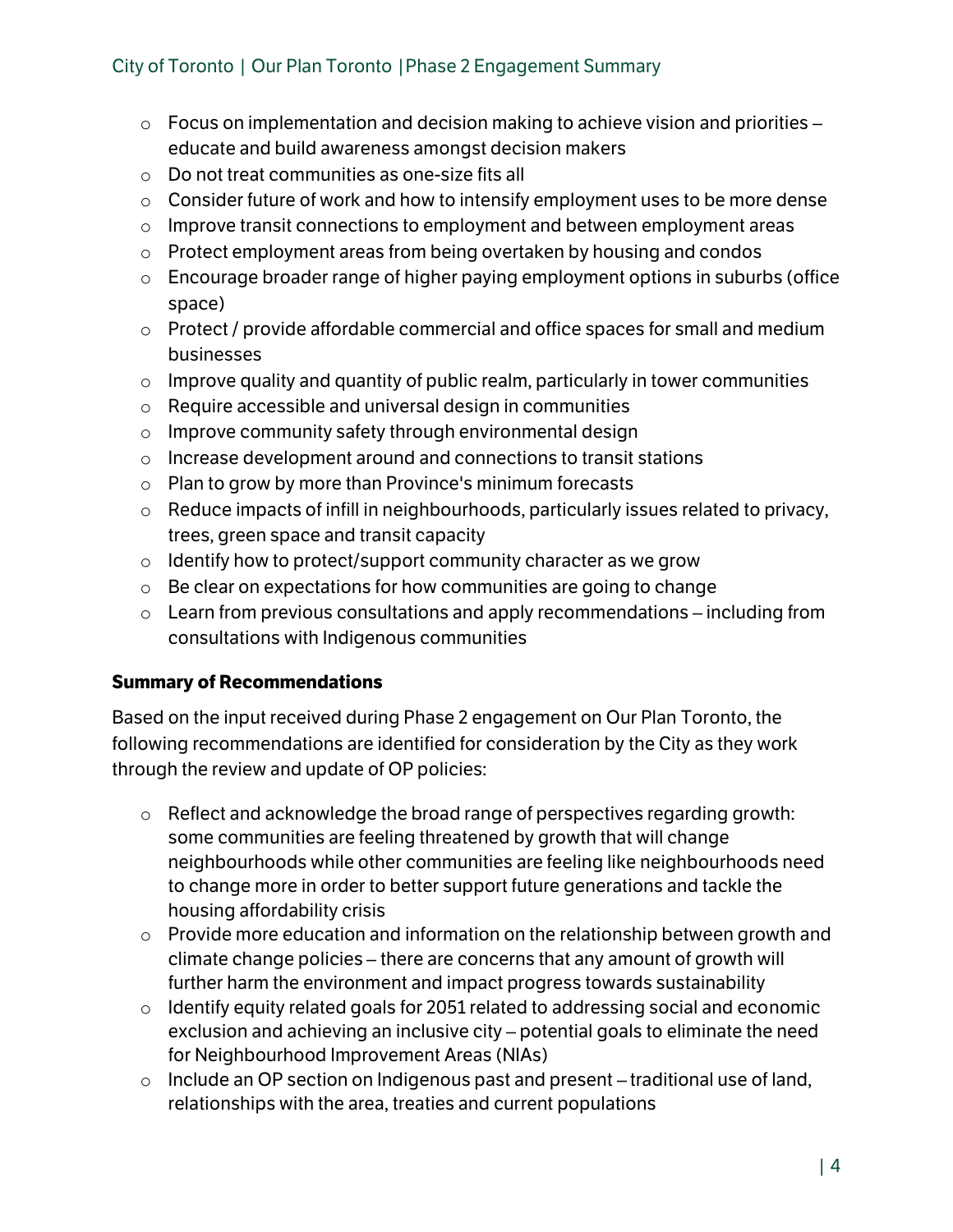- $\circ$  Include Indigenous language and world views in the OP, such as connecting people with the land and that everything is connected to everything; plan holistically rather than looking at one site, one issue or one area at a time
- o Prioritize Indigenous perspectives and recommendations on the natural environment and work with Indigenous rights holders to identify a meaningful role in decision making
- o City Planning should consider hiring permanent Indigenous team members who are focused on building relationships with rights holders and Indigenous people living and working in Toronto. People who can reflect Indigenous perspectives in planning, inform and guide planning policy / initiatives and support efforts toward planning that is "By Indigenous, for Indigenous"
- $\circ$  Learn from previous consultations and bring forward past recommendations that are relevant to the OP:
	- o Spend time reviewing previous Indigenous consultation reports and documents to inform recommendations
	- o Spend time reviewing previous community engagement reports from City planning projects in NIAs
- o Reduce barriers to developing certain types of multi-unit housing in Neighbourhoods by streamlining the permitting and approvals process
- $\circ$  Promote a wider range of rental and ownership housing types across the city
- $\circ$  Consider developing a training and education program for Community Councils regarding city-wide priorities to be implemented at the local level (e.g. tree canopy and urban heat island effect and others)
- $\circ$  Include an equity focus on public realm policies address gaps outside the downtown to support safe, walkable communities that will improve local business activity support community pride
- $\circ$  Consider having the members of the Community Leaders Circle present to the Planning and Housing Committee on choices and priorities for addressing inequities in community planning
- $\circ$  Identify implementation issues or gaps related to concerns that policies are not enforced

#### **Report Organization**

This report is organized into four Sections. Section 1 of this report presents the background, purpose, study process, and goals and objectives of the engagement. Section 2 presents the consultation and communication activities undertaken during Phase 2 (August – December, 2021). Section 3 summarizes the input received and identifies the key themes and community priorities that emerged during consultation. Section 4 outlines recommendations for City review, next steps of the project and outlines future consultation activities. The input gathered during Phase 2 will inform the policy directions and key growth areas for the Official Plan review.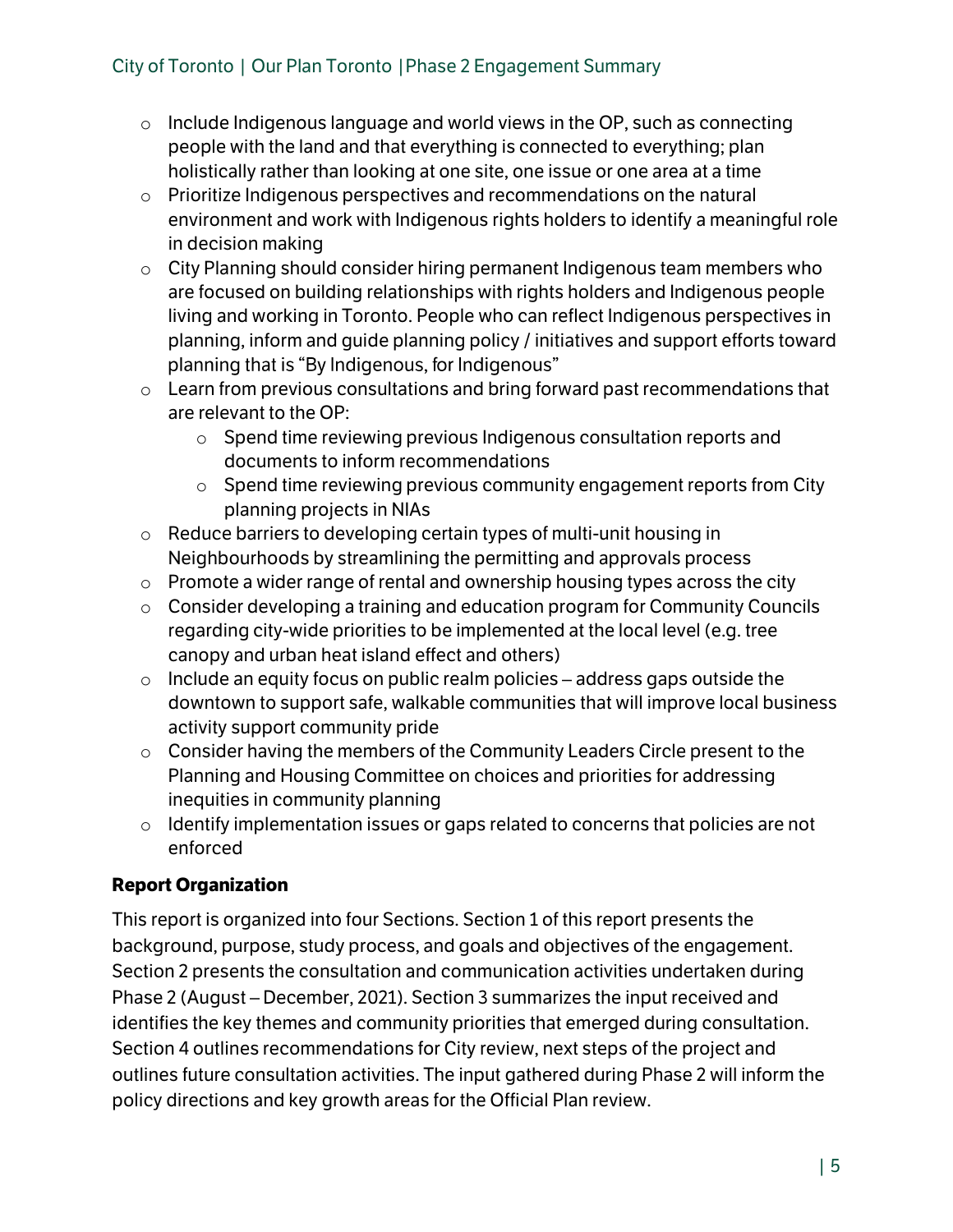Dillon Consulting Limited is the independent engagement and facilitation team retained by the City of Toronto (City) to support consultation and communications for the City's Official Plan Review. This summary report was prepared by the Dillon team and is intended to reflect the key engagement activities and discussion points from consultation. It is not intended to be a verbatim record of all input received.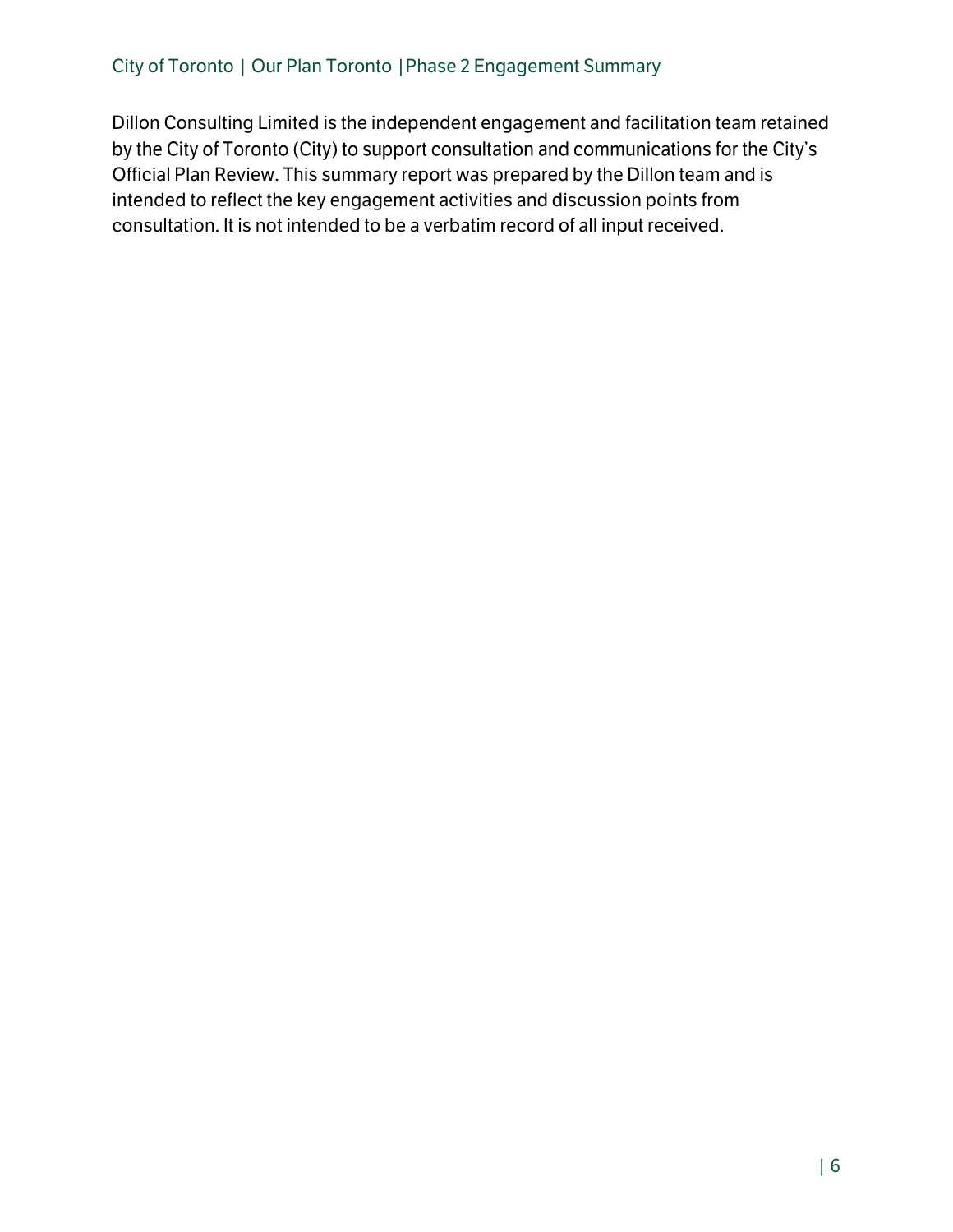# <span id="page-10-0"></span>**1 Introduction**

# <span id="page-10-1"></span>**1.1 Background**

Our Plan Toronto is the Official Plan review process that is provincially required to satisfy the Municipal Comprehensive Review and Growth Plan conformity exercise. The Official Plan is a city planning document that acts as Toronto's road map for land use matters. It sets out our long-term vision, shared values, and policies that help guide decisionmaking on land development, economic growth, the environment, and more. It is an essential plan that directs where different types of development should and should not go and what is needed to support healthy, complete, thriving and inclusive communities.

As part of the Our Plan Toronto process, the City will consult on and look at how to address the many disparities that exist across our city in an effort to become a more equitable, welcoming, and healthy city for all. This includes an examination of our history and reflection on Indigenous priorities in a manner that supports Indigenous selfdetermination.

# <span id="page-10-2"></span>**1.2 Purpose of Engagement**

Throughout the Our Plan Toronto process, community input and feedback will inform the technical work for the Official Plan review. Determining the public's needs, desires, and interests is important for determining where growth should go and what is needed to support healthy and complete communities. The purpose and overall goals of the engagement program are to ensure that the Official Plan update incorporates input from the public and stakeholders to tackle issues related key topic areas, including housing affordability, equity, employment, environment and climate change. In order to achieve the goals and purpose, the engagement program includes three phases of work, as illustrated in **Figure 1**.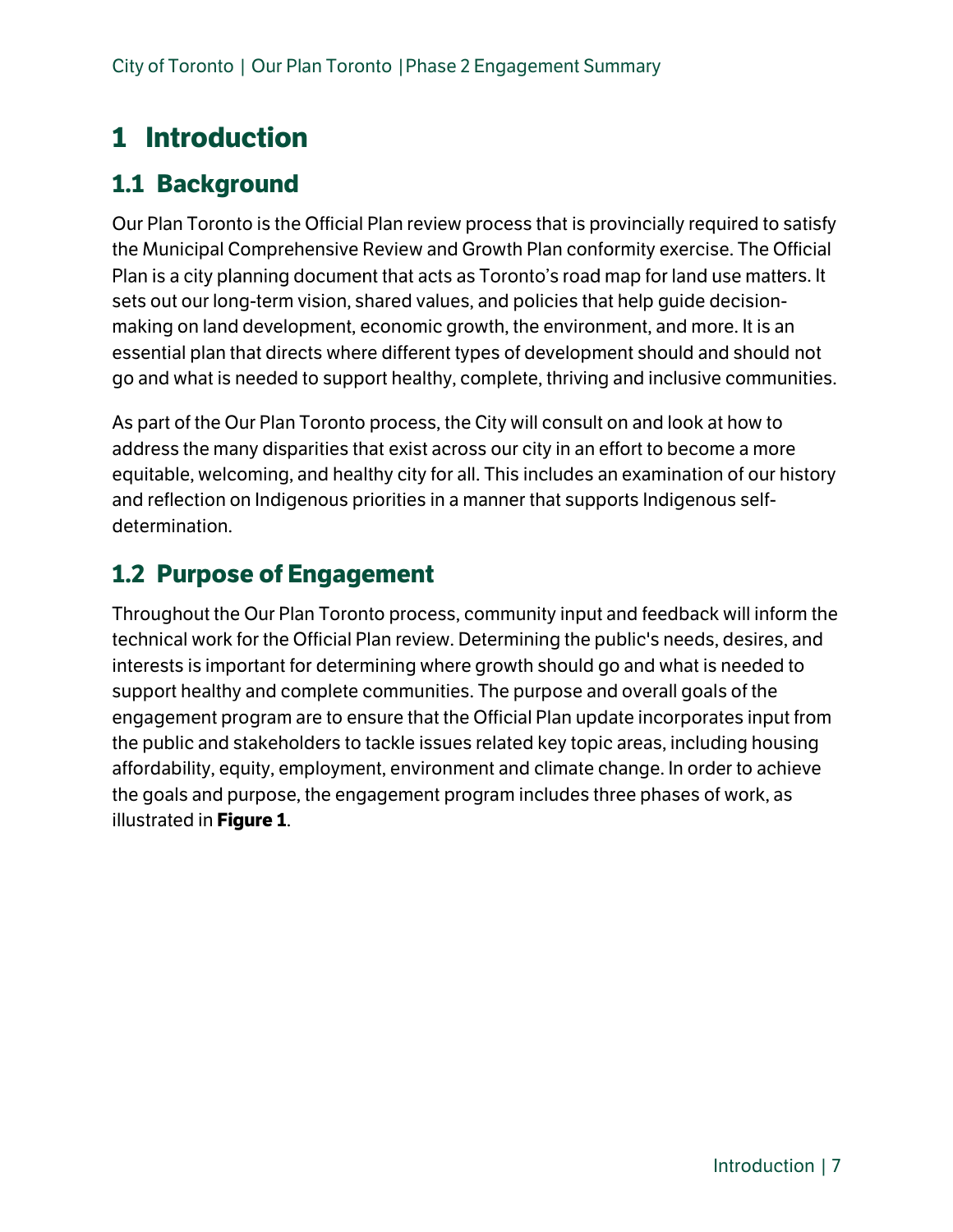# <span id="page-11-0"></span>**1.3 Study Process**

<span id="page-11-1"></span>**Figure 1: Study Process** 



# **Winter/Spring 2022 PART 3 A Plan for 2051: Draft Policies** Draft policies to implement Indigenous and City-wide Share broadly & present to

# **Tracking Feedback**

**Engagement Summaries Reporting to Community** Leaders Circle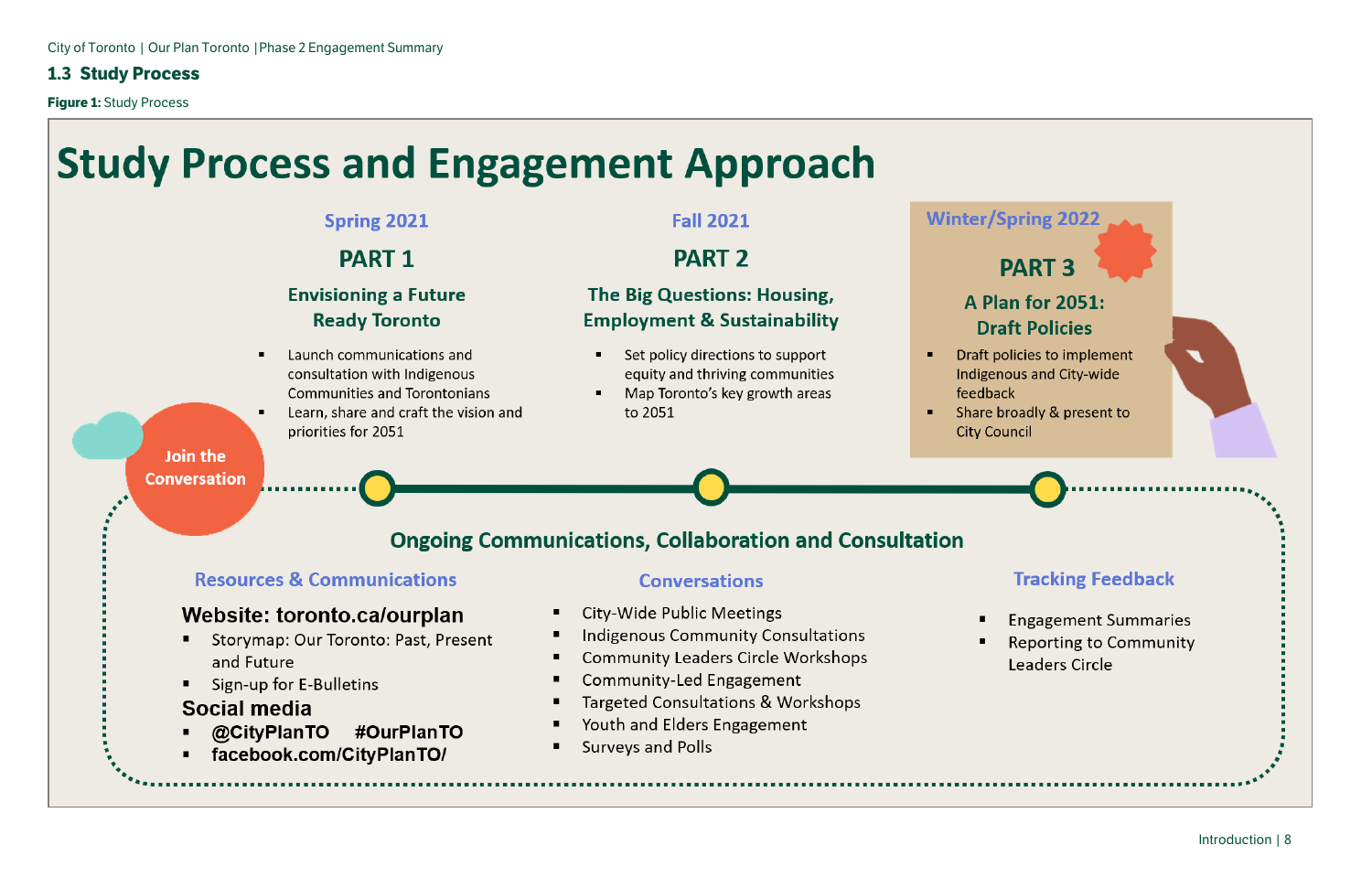The first phase of the engagement program included launching the communications and consultation with Indigenous communities, stakeholders, community leaders, internal City divisions and the public to craft the vision and priorities for 2051 through learning and sharing. The second phase of the engagement program focused on discussing policy expectations for 2051 related to the big topics of growth:

- o Environment and Climate Change
- o Affordable Housing and Intensification
- o Future of Work and Employment Areas
- o Neighbourhoods and Complete Communities

Throughout Phase 2 consultation, themes of equity, inclusion, implementation and community-based solutions were discussed.

The last engagement phase, Phase 3, will include drafting policies that reflect the feedback received from the consultation and reviewing and consulting on those draft policies in order to inform recommendations for Council consideration.

# <span id="page-12-0"></span>**1.4 Phase 2 Goals & Objectives**

The primary goal for the Phase 2 engagement and communications program was to understand Indigenous, stakeholder and community expectations for what the Official Plan should achieve. In order to achieve this goal, engagement and communications efforts focused on the following priorities:

- Engage with stakeholders on key topic areas, including environment and climate change, future of work, affordable housing and intensification, and neighbourhoods and complete communities
- Engage with community leaders to apply equity lens to planning for 2051
- Engage with Indigenous Rights Holders and Indigenous organizations to understand priorities, planning perspectives and opportunities for relationship building
- Engage with internal divisions in the City to align and coordinate policy expectations
- Encourage public participants to engage online and at public meetings in the conversations around expectations for Toronto 2051
- Clarify what the Official Plan policies do now in order to inform conversations on what's needed
- Reflect on what we have heard from stakeholders so far to advance conversations
- Listen, document and share what we hear.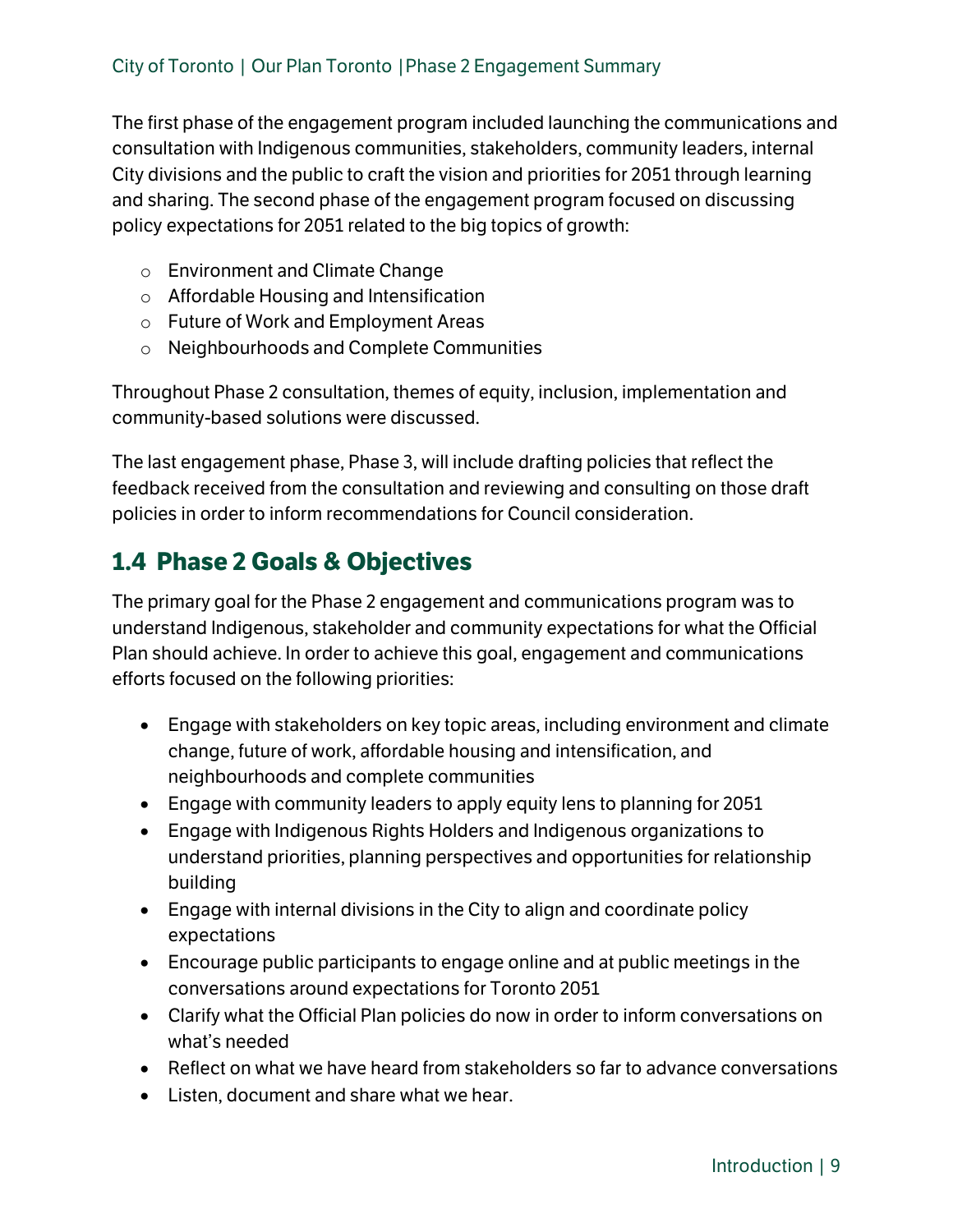To achieve the Phase 2 goals, a series of engagement and communications activities were identified and executed, including:

- Public Meeting Notifications (e-bulletin);
- Online Communications (social media, website updates, explainer video);
- Online Engagement Activities (Online Poll)
- Public and Stakeholder Consultation Events (Stakeholder Meetings and Public Meetings)
- Community Leaders Circle Meetings and outreach
- Contact List Updates/Email-blast
- Distribution of Public and Stakeholder Presentation Materials.

Phase 2 communication and engagement activities were complete between August and December 2021. Details of these activities are presented in subsequent Sections 2.1 and 2.2.

# <span id="page-13-0"></span>**2 Phase 2 Consultation & Communications Activities**

# <span id="page-13-1"></span>**2.1 Communications Materials & Activities**

The communications materials and activities were designed to reach a broad and diverse audience using online tools to inform the people of the project, understand expectations, clarify Official Plan policies, reflect on what we have heard so far, listen to input, and address questions from the public and stakeholders. The development and release of the communications materials for Phase 2 were aligned with COVID-19 public health guidelines and consists of online consultation activities.

Communications materials and methods of outreach included:

- Public Meeting Notifications e-bulletins and social media releases
- Online Communications social media, website updates including promotion of Our Plan Toronto StoryMap
- Project video release
- Online Engagement Polling activity
- Public and Stakeholder Consultation Events Stakeholder Meetings and Public Meetings
- Community Leaders Circle Meetings and email and telephone outreach to identify interests
- Emails and phone calls with Indigenous Rights Holders
- Indigenous organizations survey on engagement approaches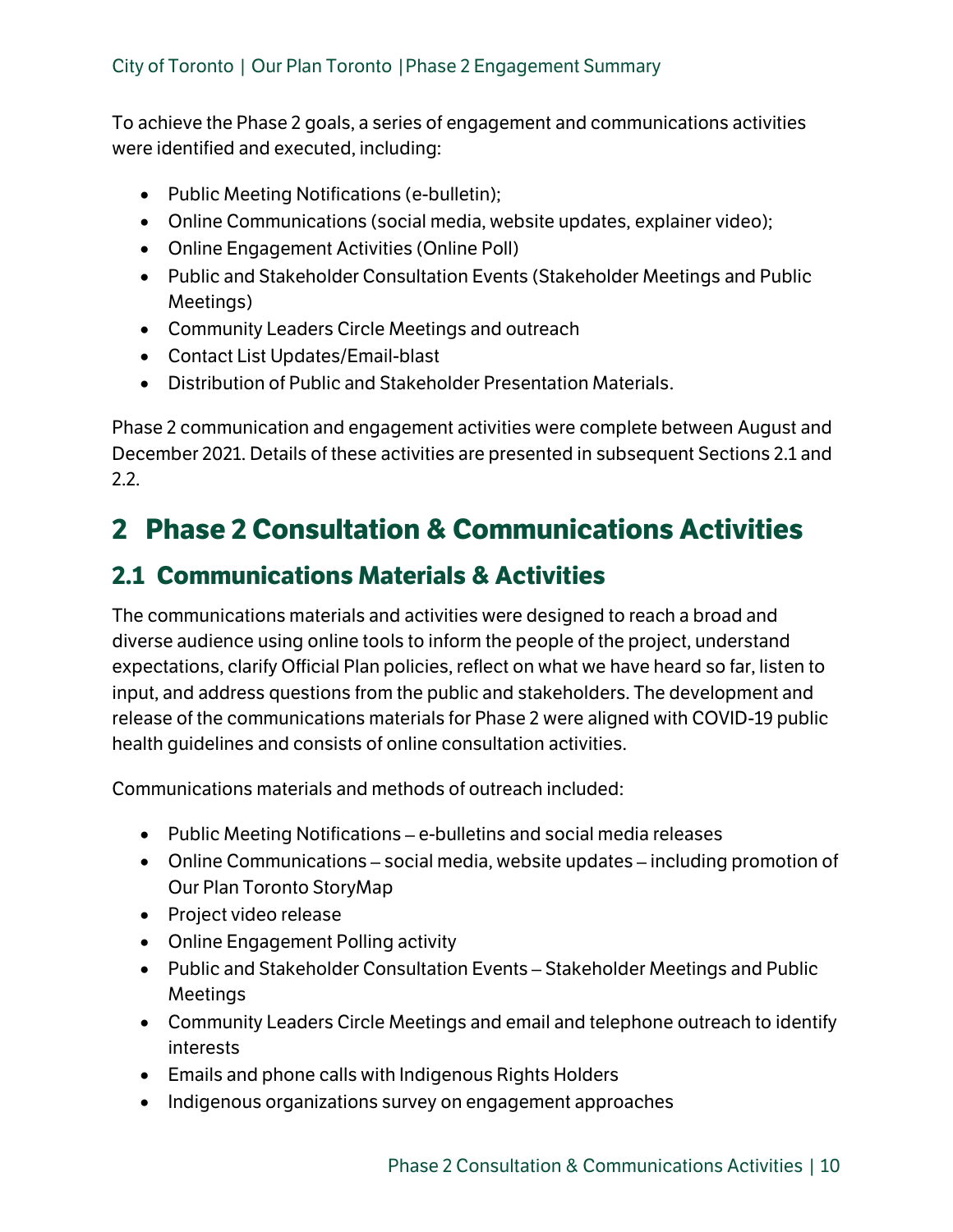- Contact List updates and virtual meeting invitations
- Email Distribution of Public and Stakeholder Presentation Materials.

Since the beginning of the engagement program, the public has had the opportunity to contact the project team via the contact information available from the project website:

- Email[: opreview@toronto.ca](mailto:opreview@toronto.ca)
- Phone: 416-392-6578

Over the course of the project so far, there has been significant media attention on Our Plan Toronto and the issues of growth, development, climate change and equity. This includes newspaper, television, online news, social media and radio coverage. Part of the communications program for Our Plan Toronto includes tracking and monitoring issues raised in the media to inform communications and materials for engagement going forward.

# <span id="page-14-0"></span>**2.2 Engagement Activities**

Engagement activities were designed to reach a broad and diverse audience using both online tools and virtual meeting platforms. The following sections outline the key engagement activities completed during Phase 2.

## <span id="page-14-1"></span>**2.2.1 Stakeholder Meetings**

Stakeholder meetings were held with targeted groups to discuss key theme topics and issues. The meetings were held virtually on WebEx with interactive polling and MURAL board tools to facilitate the discussions. There were four stakeholder meetings for the key theme topics, including Environment and Climate Change, Affordable Housing and Intensification, Future of Work and Employment Areas, and Neighbourhoods and Complete Communities. Stakeholder meetings were also held with large organizations, including More Neighbours Toronto, Urban Land Institute, and BILD. Additional supporting meetings were also held for Ward 9 (Davenport) and Ward 12 (Toronto-St. Paul's).

## <span id="page-14-2"></span>**2.2.2 Community Leaders Circle Meetings**

Three Community Leaders Circle Meetings (CLC) were held with members of over 30 community-based and city-wide organizations, the CLC was established to share perspectives and help lead outreach to communities and audiences across Toronto. The CLC helps to reduce the barriers in participating in the City planning process and consultation program. The meetings were held virtually on WebEx or Zoom with interactive polling and MURAL board tools to facilitate the discussions. CLC members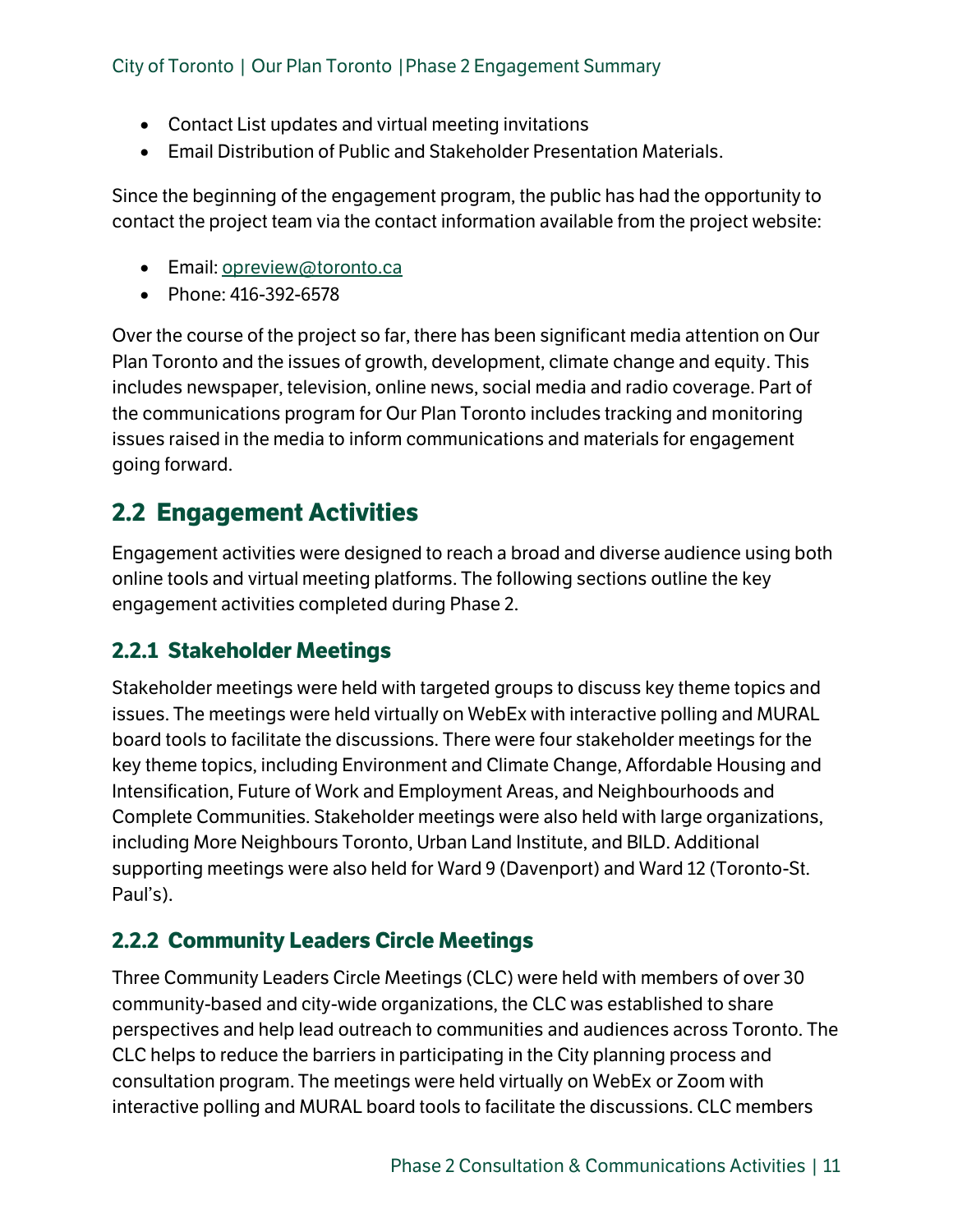were able to provide feedback for housing, complete communities, employment and access to jobs, and environment and climate change with an equity lens. CLC members also met with project team members to review and provide input on Chapter 1 of the Official Plan.

## <span id="page-15-0"></span>**2.2.3 Public Meetings**

A total of two public meetings were held on October 20th, 2021 for a city-wide conversation. The meetings were held virtually on WebEx. The first meeting was held during the day and the second meeting was held during the evening to give people different opportunities to participate. The meeting provided opportunities for the public to provide feedback and ask questions through an open dialogue and the chat function on WebEx.

## <span id="page-15-1"></span>**2.2.4 Indigenous Rights Holders Meetings**

Outreach to and engagement with Indigenous Rights Holders is ongoing. In Phase 2 engagement, the project team met with Mississaugas of the Credit First Nation (MCFN), Six Nations of the Grand River (Six Nations) and the Mississaugas of Scugog Island First Nation (MSIFN). Further engagement is planning in 2022 with these nations as well as others, including Curve Lake First Nation in February 2022.

# <span id="page-15-2"></span>**2.2.5 Indigenous Organizations**

Developing relationships with Indigenous businesses and service providers is a key aspect of the City's continuing effort to support Indigenous self-determination and embed Indigenous perspectives in the policies of the new Official Plan. As part of Phase 2, the project team developed a survey to administer over the phone with Indigenous organizations. The survey focused on identifying the best approaches to consulting with organizations and the Indigenous population living and work in Toronto. One-on-one interviews were held with 12 organizations over the course of August and September 2021. Results and the survey are discussed in Section 5 of this report. Based on feedback through the survey interviews, the first Indigenous organizations focused meeting was held on December 7, 2021. At this meeting participants learned more about Our Plan Toronto and provided input on the issues and priorities of Indigenous people living and working in Toronto.

## <span id="page-15-3"></span>**2.2.6 Youth and Young Adults**

As part of the CLC, there are specific young adult voices represented for the 18-30 age group. In addition, a youth consultation toolkit using StoryMap was developed for students in Grades 6 through 12. With input from the City, Dillon Consulting and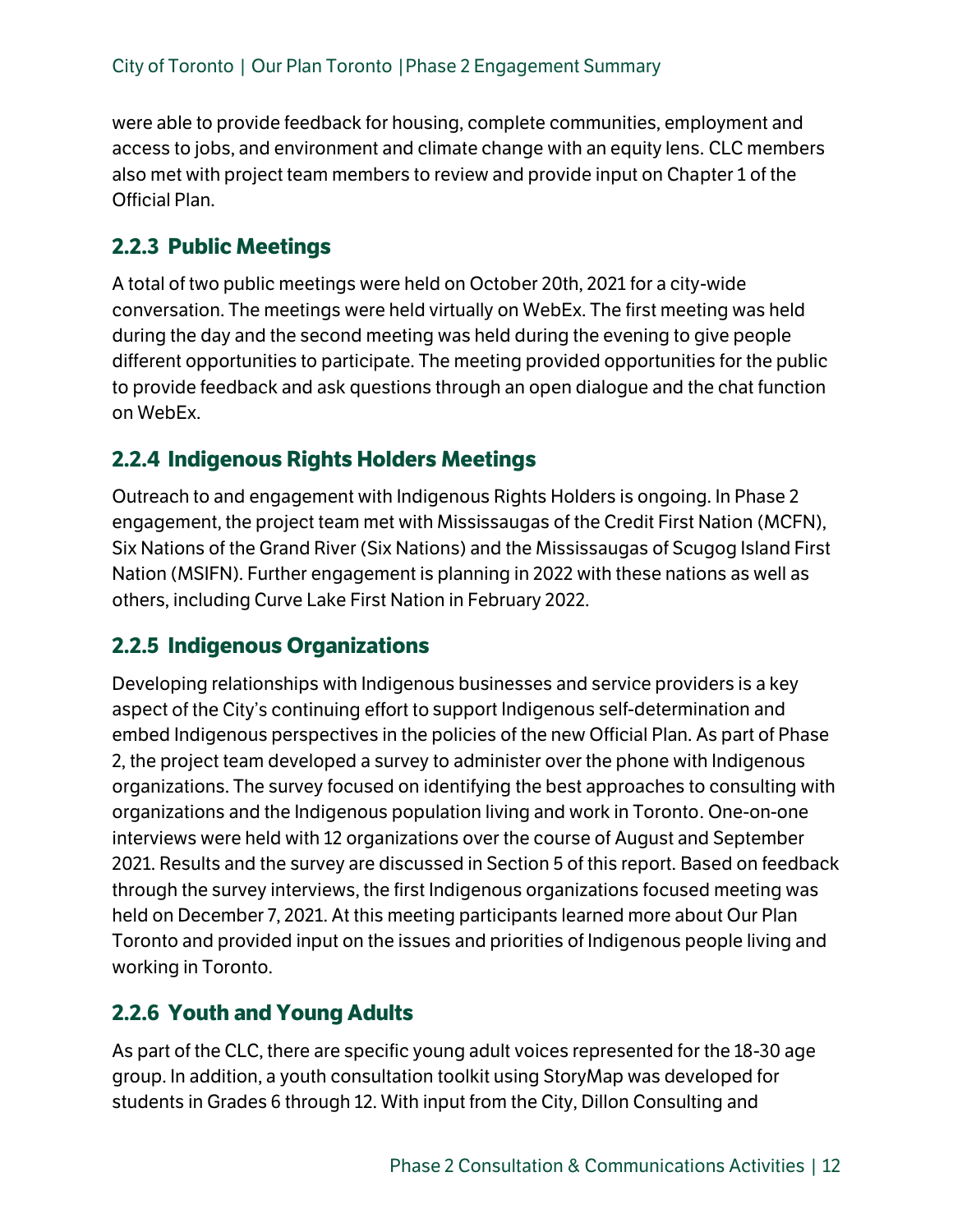Maximum City, the interactive toolkit was developed to gain input from young people on environmental priorities while also helping youth better understand climate change and identify adaption measures found within their respective communities. The online student exercise was distributed to teachers in November 2021 and can be accessed at this link: [https://storymaps.arcgis.com/stories/7b2c6d77bac64c3eb713f1af6d31cbff.](https://storymaps.arcgis.com/stories/7b2c6d77bac64c3eb713f1af6d31cbff)

Input from students through the StoryMap toolkit will be documented in the next phase of consultation documentation.

## <span id="page-16-0"></span>**2.2.7 City Advisory Committees and Boards**

As part of engagement planning and outreach, the project team presented to multiple City Committees and Boards to gather input on Our Plan Toronto and listen to recommendations for outreach and engagement of specific key audiences. The committees that the project team presented to included the Aboriginal Affairs Advisory Committee, Toronto Accessibility Advisory Committee, the Toronto Film, Television and Digital Media Board and the Seniors Strategy Accountability Table. Input received through these presentations and discussions is integrated into Section 3.

## <span id="page-16-1"></span>**2.2.8 Public Polling**

The Our Plan Toronto Public Poll was created to help inform public discussions on the key issues and opportunities that the City should address as Toronto grows. As of the end of November 2021, 1200 people completed the poll. Polling results are discussed in Section 5.

## <span id="page-16-2"></span>**2.2.9 Social Media, Website & E-Bulletin**

To engage with the public online, the consultation program team sent out a series of consultation notices and project update posts using the hashtag #OurPlanTO on Instagram (@CityPlanTO, @cityoftoronto), Twitter (@CityPlanTO, @cityoftoronto), and Facebook (Toronto City Planning). Social media outputs focused on informing people of the online open house, public poll, project video and StoryMap.

In Phase 2, 15 social media posts and threads were released. All City Planning tweets, as well as those from others using the project hashtag, are available at: https://twitter.com/hashtag/ourplanTO. Instagram posts are on the CityPlanTO profile at: https://www.instagram.com/cityplanto/. Facebook posts on the Toronto City Planning facebook page are available at: [https://www.facebook.com/CityPlanTO/.](https://www.facebook.com/CityPlanTO/)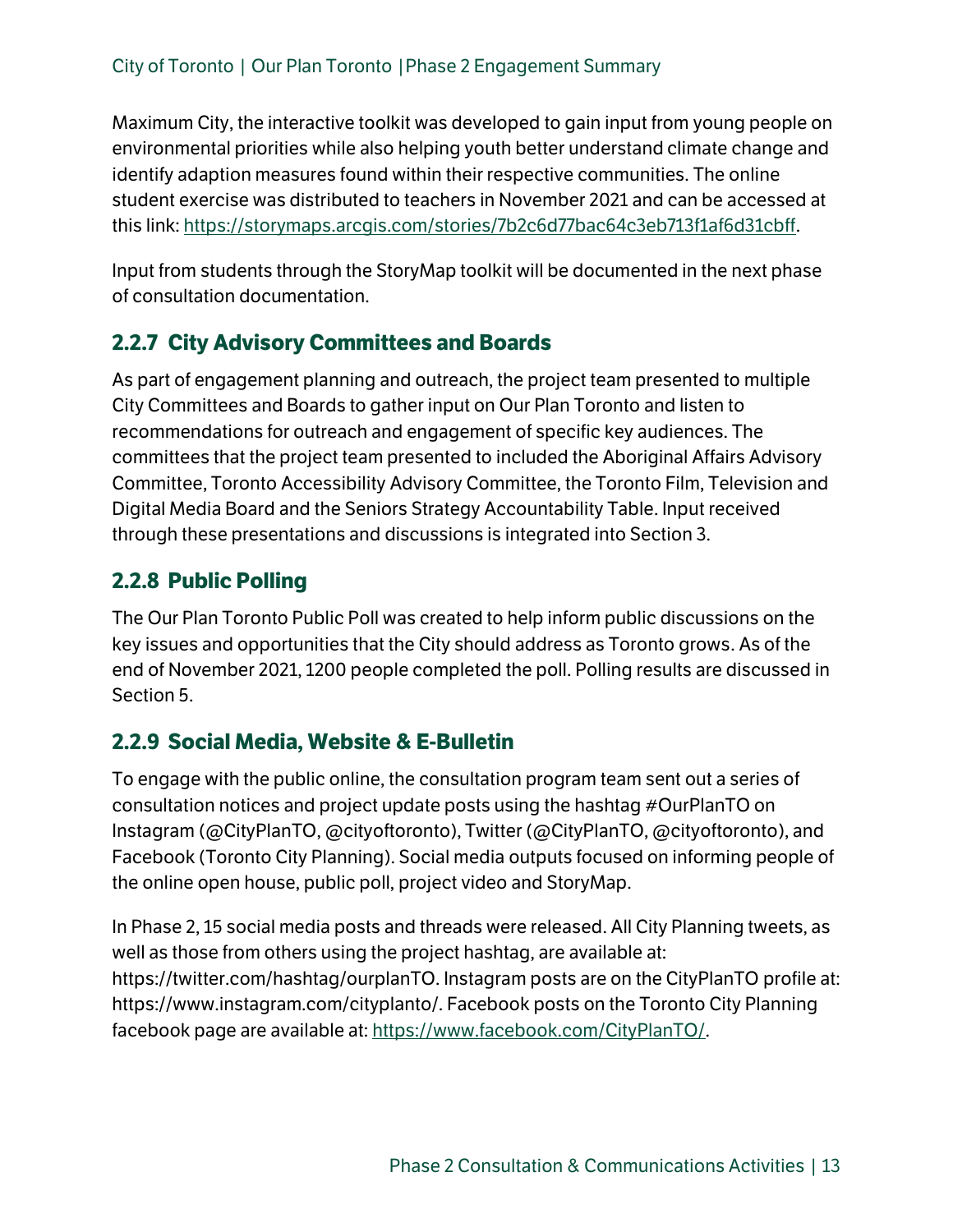# <span id="page-17-0"></span>**3 What We Heard**

# <span id="page-17-1"></span>**3.1 Highlights of Overall Input Received**

**Table 1** highlights the key themes of input received during Phase 2 engagement.

#### <span id="page-17-2"></span>Table 1: Themes of Input

| <b>Theme</b>                                           | <b>Examples of Topics Raised</b>                                                                                                                                                                                                                                                                                                                                                                                                                                                   |
|--------------------------------------------------------|------------------------------------------------------------------------------------------------------------------------------------------------------------------------------------------------------------------------------------------------------------------------------------------------------------------------------------------------------------------------------------------------------------------------------------------------------------------------------------|
| Equity, Inclusion &<br>Relationship<br><b>Building</b> | Address inequities across the city with equity deserving groups.<br>Be more inclusive. Recognize and reflect diversity. Require<br>universal and accessible design.                                                                                                                                                                                                                                                                                                                |
| Indigenous<br>Reconciliation                           | Focus on and support Indigenous relationship building. Reflect<br>Indigenous knowledge, practices and world views. Increase role<br>in making decisions. Support Indigenous capacity building in<br>order to provide meaningful role.                                                                                                                                                                                                                                              |
| <b>Aligning Priorities</b><br>and Conversations        | Reflect what is being said through other initiatives. Make sure<br>everyone is working towards the same understood goals.                                                                                                                                                                                                                                                                                                                                                          |
| Community-Led<br><b>Solutions</b>                      | Work collaboratively with communities. Provide equal<br>opportunity for communities to participate in decision making<br>on local planning issues and development.                                                                                                                                                                                                                                                                                                                 |
| Learning from the<br>Past &<br>Implementation          | Review previous consultations to learn about history of<br>community issues and ideas. Focus on gaps in implementation,<br>including among decision making bodies.                                                                                                                                                                                                                                                                                                                 |
| Housing<br>Affordability                               | Facilitate more affordable housing development and a wider<br>range of affordable housing types across the city, for all family<br>sizes and household groups. Prioritize housing crisis in relation<br>to environmental crisis.                                                                                                                                                                                                                                                   |
| Scale of<br>Intensification                            | Balance intensification and support intensification with<br>infrastructure including transit, greenspace, utilities, and<br>supporting features to create complete communities. Permit<br>missing middle housing and gentle density in low-rise<br>neighbourhoods. Growth target should surpass the provincial<br>minimum. Intensification approaches should be coordinated<br>with neighbouring municipalities. Intensify around transit<br>stations and along transit corridors. |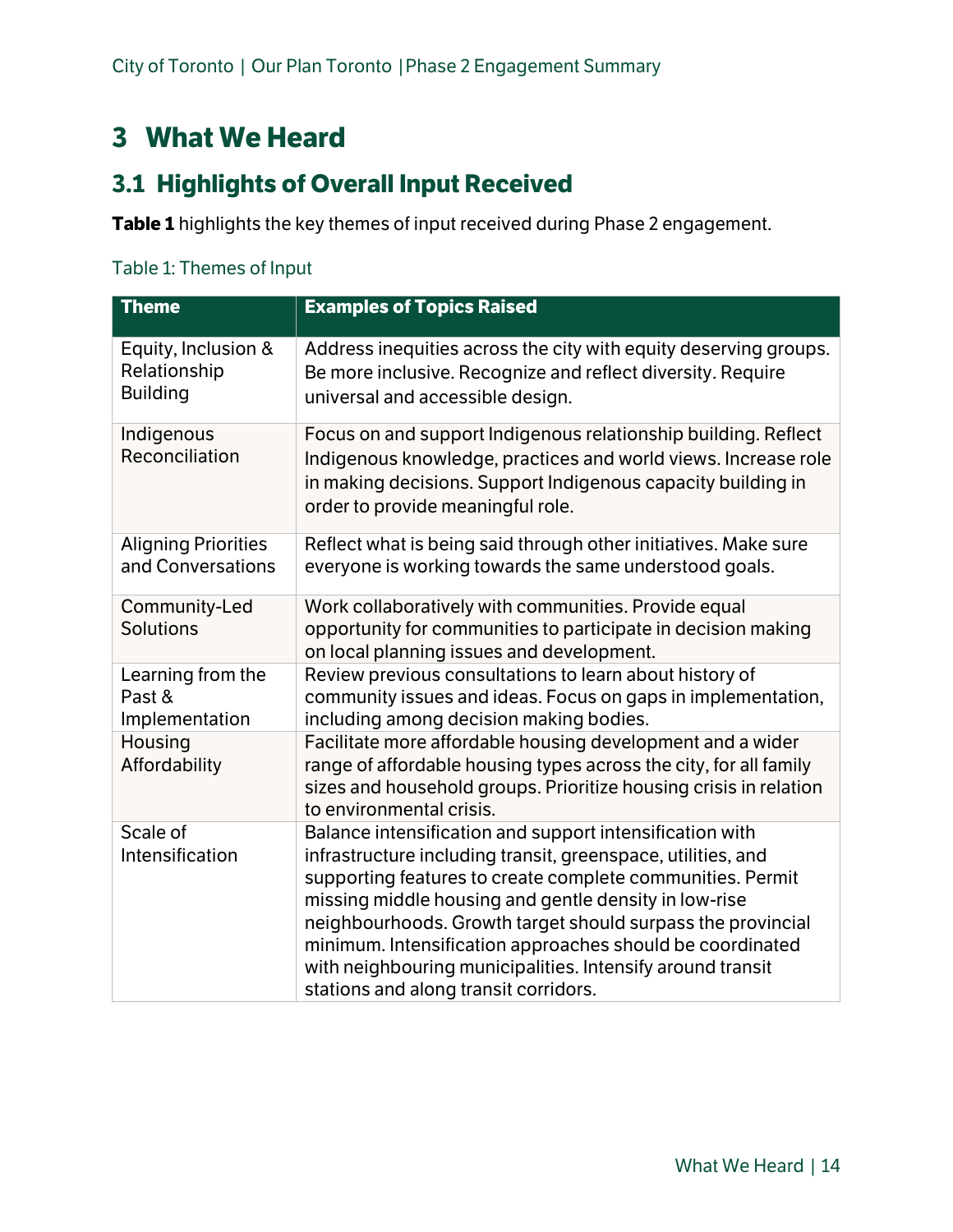| <b>Theme</b>                           | <b>Examples of Topics Raised</b>                                                                                                                                                                                                                                                                                                                                                                                                                                                                                            |
|----------------------------------------|-----------------------------------------------------------------------------------------------------------------------------------------------------------------------------------------------------------------------------------------------------------------------------------------------------------------------------------------------------------------------------------------------------------------------------------------------------------------------------------------------------------------------------|
| Environment &<br><b>Climate Change</b> | Need a more aggressive plan for climate action to get to net<br>zero.<br>Promote active transportation and transit to be less car<br>dependant and create walkable complete communities. Protect<br>and enhance green spaces and promote sustainable materials<br>to be resilient to heat waves and extreme temperature. Protect<br>trees and improve stormwater management.                                                                                                                                                |
| Business, Economy<br>and Employment    | Plan complete communities with businesses that are well<br>connected to infrastructure, housing, and transportation/transit.<br>Establish long-term policies to reduce employment land<br>conversion speculation.<br>Protect and expand employment lands. Connect employment<br>areas. Increase range of employment options in suburbs.<br>Reconsider office uses post COVID. Explore trends to expand<br>permissions for employment uses in homes and residential<br>areas and warehousing/logistics uses in office areas. |

# <span id="page-18-0"></span>**3.2 Input by Policy Area**

The following sections summarize the input received on the four main policy areas under review in the Official Plan:

- 1. **Environment and Climate Change:** Key topics include climate change adaptation, mitigation and resilience, protection of natural heritage and water resources, biodiversity, reducing consumption of natural resources, management of stormwater, green infrastructure, reduction of urban heat island impacts, and addressing density targets for Major Transit Station Areas that overlap with the Green Space System.
- 2. **Affordable Housing and Intensification:** Key topics include ongoing policy work on inclusionary zoning, Major Transit Station Area delineations and minimum density targets, and other components of the intensification strategy.
- 3. **Neighbourhoods and Complete Communities:** Key topics include ongoing policy work on Expanding Housing Options in Neighbourhoods, Major Transit Station Area delineations that fall within Neighbourhoods, components of complete communities, and others.
- 4. **Future of Work and Employment Areas:** Key topics include job growth trends, impacts of the global pandemic, trajectory of change in employment, matching labour force with opportunities, supporting small businesses, and the Employment Area conversion request process and update.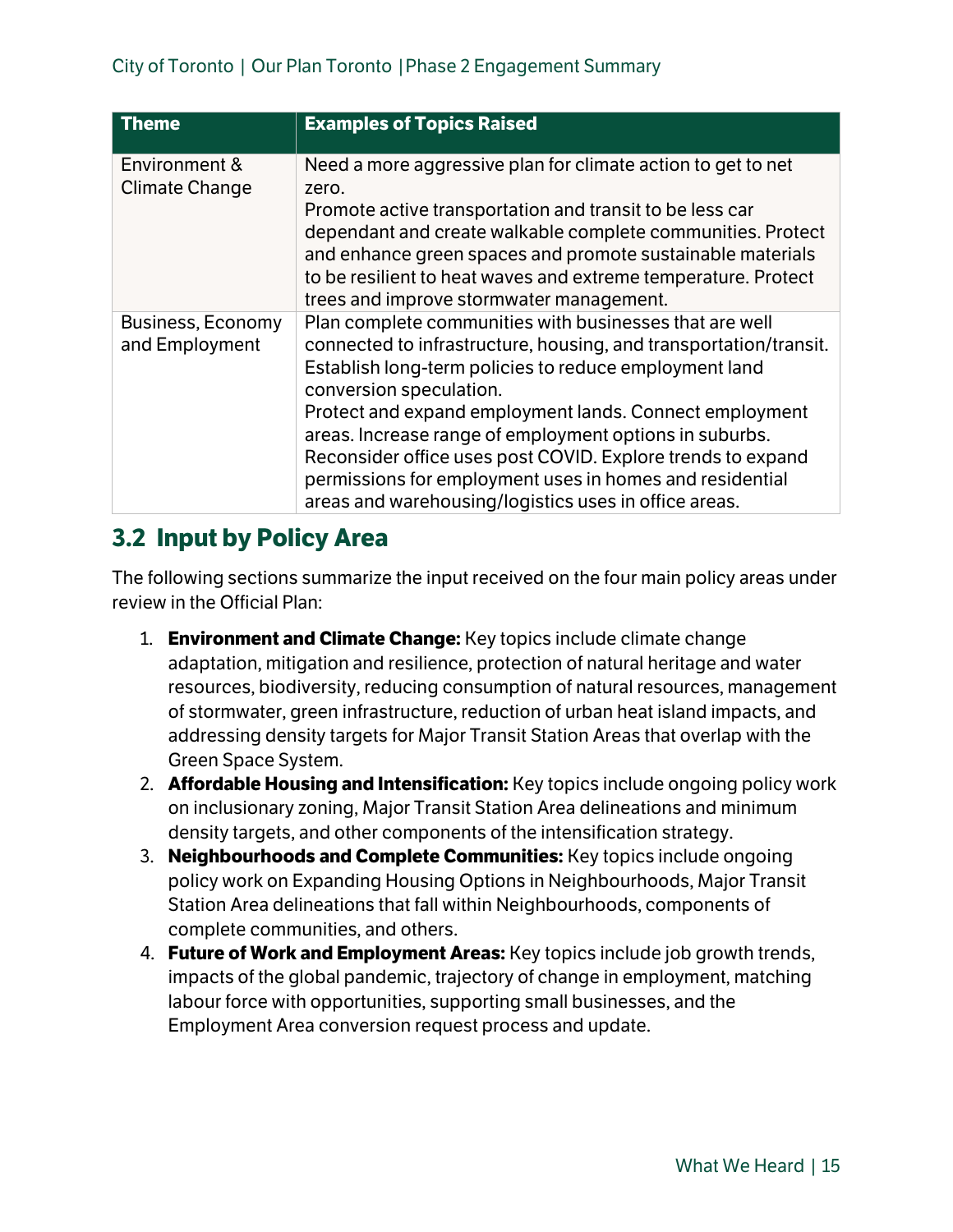#### Discussions related to **equity, inclusion, reconciliation, implementation, communitybased solutions, alignment of priorities and learning from the past occurred in relation to all four policy areas** and are documented under the relevant sections below.

The summaries in the subsequent sections reflect various consultation activities with a wide range of audiences during Phase 2 engagement. This includes input through meetings, email, and the telephone survey with Indigenous organizations. These sections are overall summaries and do not include everything discussed/shared through engagement. Copies of detailed meeting summaries that informed these sections are provided in **Appendix A.**

## <span id="page-19-0"></span>**3.2.1 Environment & Climate Change**

These discussions focused on identifying interested related to getting to net-zero, resilience to heat waves and extreme temperatures, environmental protection, and enhancement of natural areas, green spaces and key hydrological areas.

#### **Indigenous Rights Holders and Indigenous Organizations**

- Rights holders need to be involved planning and decision making related to land and water
- Concerned with the proximity of development to water and how to protect and care for water
- A key interest for duty to consult and accommodate (DOCA) when it comes to growth is how to make Toronto a more green city  $-$  advancing green requirements as a key First Nations interest should be clear
- Support Indigenous procurement in financing green development and green energy projects
- Rights holders want larger role in being able to decide whether development is going to impact the environment, habitat, non-human beings (wildlife), water or treaty rights; and what should be done about this
	- $\circ$  Where environmental studies are required do not want to be sent reports of environmental conditions reviews after the studies are done because cannot verify if the studies are correct – need to get ahead of this  $-$  e.g. having a monitor on site or requiring an Indigenous report
- Urbanization affects Indigenous rights to harvest, collect medicines, plants, and hunt. Need natural spaces for Indigenous people living in Toronto to practice rights and rituals.
- Need to improve process and importance of archaeology and heritage planning in consultation with First Nations – deep disturbance areas need to be looked at more closely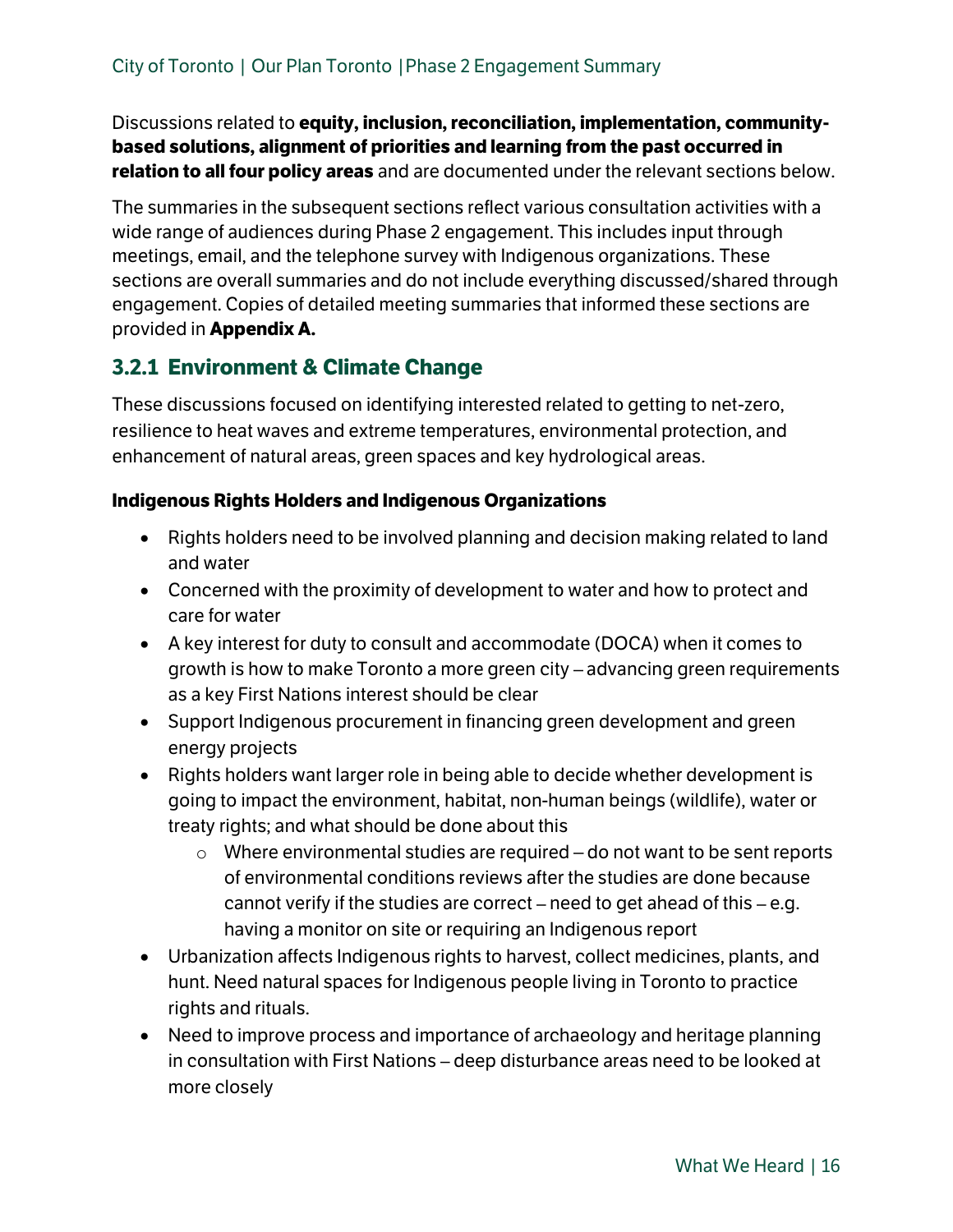- Concerned with pollution and the impact that growth may have in making pollution worse, including air quality, noise and waste. Need to address existing pollution issues
- Re-naturalize rivers, streams and waterbodies, move development from flood plains
- Require more permeable surfaces and action plan to reduce the impermeable surfaces

#### **Stakeholders**

- Getting to net-zero requires more aggressive action on building retrofits, intensification, transit expansion, green development, tree protection, pedestrian connections, cycling connections and mixed-use communities
- Resilience to heat waves and extreme temperatures would require expanding our natural heritage and park systems, protecting and enhancing tree canopy, requiring soft and permeable landscaping, and using sustainable building practices like deep water-cooling systems, combined stormwater management and naturalized systems
- Protecting and enhancing the environment would require improved by-law enforcement that protect trees and green spaces and applying nature-based solutions with green infrastructure, limiting paving, and supporting urban agriculture communities
- Limiting parking and increasing active transportation and transit around highdensity housing and employment should be implemented
- Providing more housing and addressing missing middle housing throughout the city will reduce the impact of sprawl in surrounding municipalities
- Designing more dense and complete communities around transit and active transportation will reduce emissions, improve health and support the natural environment
- Support retrofits and renovations of housing instead of tearing down existing homes
- Provide more incentives and education to achieve green and sustainable development

#### **Community Leaders Circle and Equity Deserving Groups**

- Improve broad access to transit
- Increase employment options and higher paying employment options (office uses) in suburbs to reduce commuting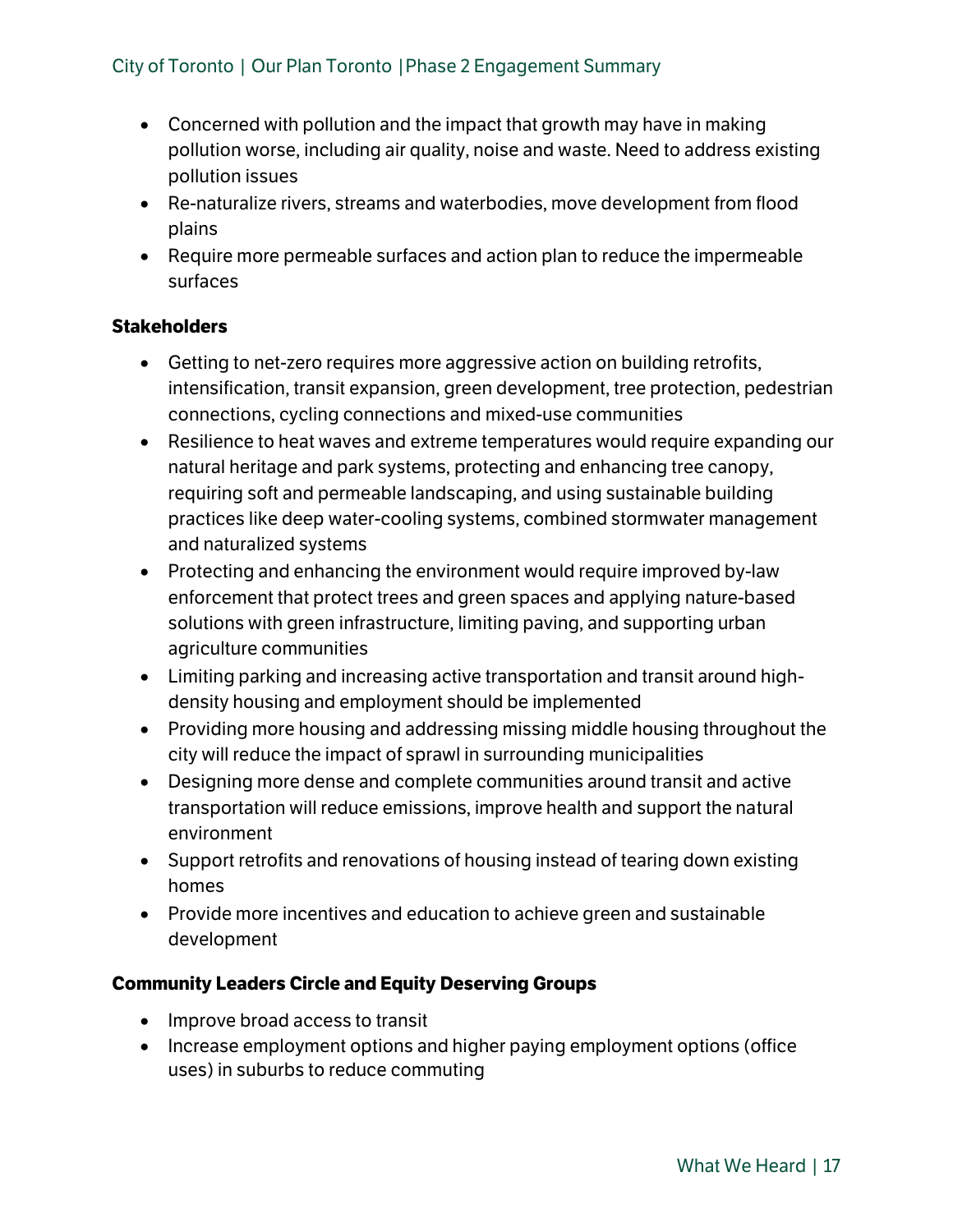- Improve green spaces and park spaces for families and people living in condominium and tower communities
- Improve quality of public realm, including tree planting, in areas outside downtown
- Enhance natural and green spaces in a meaningful way for Indigenous communities

#### **Youth and Seniors**

- Youth need to connect with the natural environment and have more connection to natural spaces beyond manicured parks
- Youth should have access to decision makers to share the climate change issues of greatest concern
- Seniors need to be able to walk safely to green spaces and have housing that is in close proximity to green spaces given limited travel abilities

#### **General Public**

- Address urban heat island impacts through tree planting and sustainable development practices
- Do a better job of protecting existing tree canopy, green space, and biodiversity
- Coordinate growth with neighbouring municipalities to prevent urban sprawl
- Explore programs and tools for home retrofits for homeowners and renters
- Reduce car dependency and single vehicle occupancy which includes expanding and improving transit connecting, safe cycling network and safe and accessible pedestrian connections
- Better implementation of tree protection bylaws
- Ensure intensification does not reduce permeable areas or green spaces in communities

## <span id="page-21-0"></span>**3.2.2 Housing & Intensification**

#### **Indigenous Rights Holders & Organizations**

- Require more affordable housing for Indigenous people, including units with 3 and 4 bedrooms
- Quality of Indigenous housing needs to be improved
- Locations of Indigenous housing in the city needs to be aligned with where Indigenous communities and services are located as well as in proximity to natural areas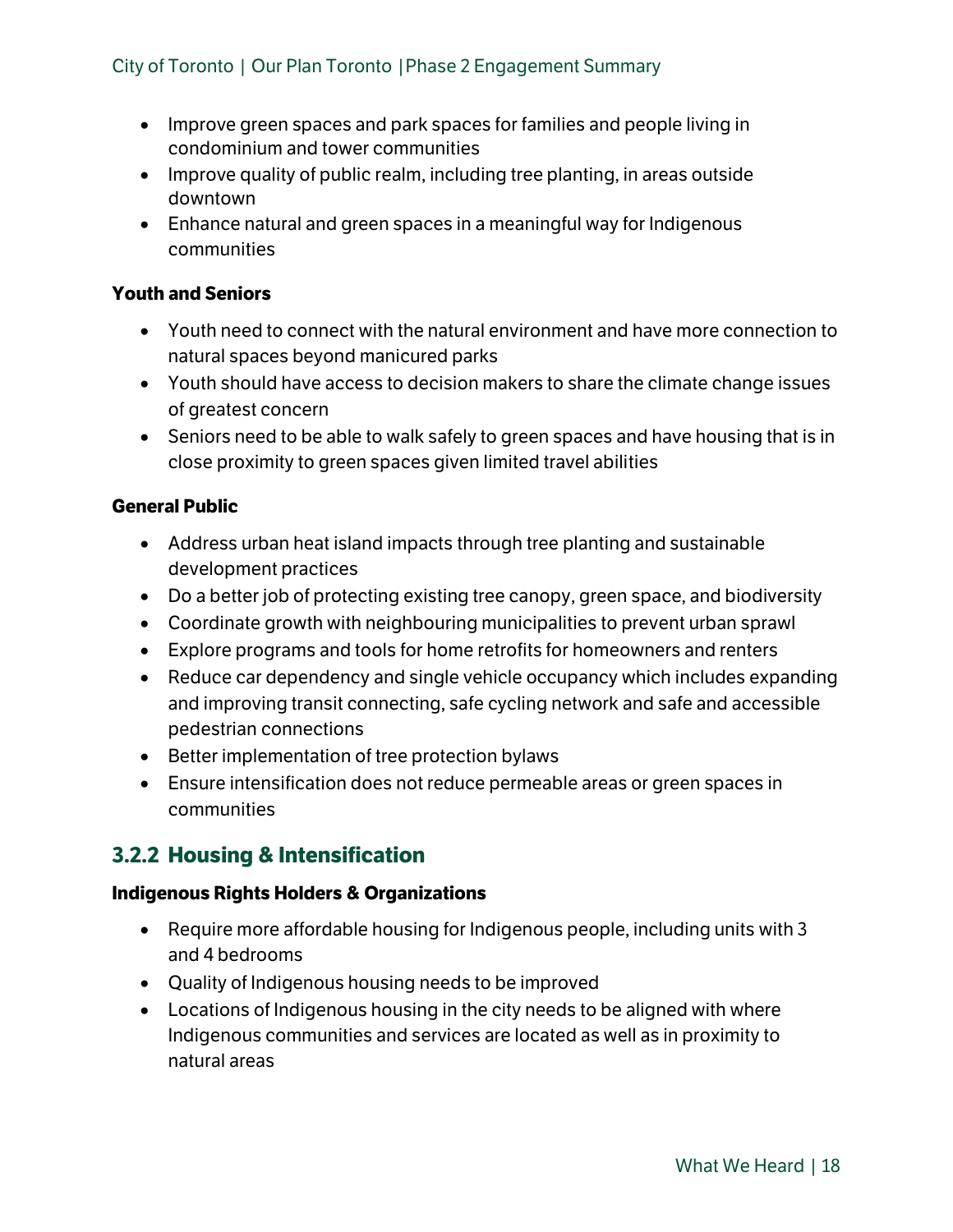- Traditional knowledge needs to be reflected in why and where development and intensification is located
- Policy should require that developers consult with Indigenous communities before a proposal goes forward, before they have designs, at the very initial points of having an idea for a development or project

#### **Stakeholders**

- Focus on getting more affordable housing units built throughout the city
- Support for the City's revised definition of affordability
- Provide a wider range of housing options in communities throughout the city to support various stages of life
- Provide missing middle housing and gentle density in low-rise and yellow belt/single detached neighbourhoods
- Intensification should occur throughout the city and not be centralized
- Coordinate intensification being considered around municipal borders with other municipalities
- Provide appropriate density along main streets
- Provide clarity on the type of intensifications residents are comfortable with
- Focus intensification around transit and increase density targets
- Intentionally increase density in areas with unused school capacity
- Explore creative development opportunities like building over expressways and city parking lots
- Risk of only creating "shoebox" condos  $-$  a wide range of housing should be provided
- Need to maintain the diversity and history of the city without building only glass towers
- Concern with the impacts of tall buildings: shadows, debris blowing over residential areas, noise, traffic
- Concern with overdevelopment and overburdening already intensified areas
- Provide adequate infrastructure to support intensification, including: transit, employment, utilities, sewage, water, roads, wide sidewalks, schools, childcare, parks, green space, parking, bike lanes, community centres, medical offices, grocery stores, and public realm
- Affordable housing should be a priority in the hierarchy of planning considerations
- Limit for-profit role and investment in the rental housing market
- Inclusionary zoning should expand beyond MTSAs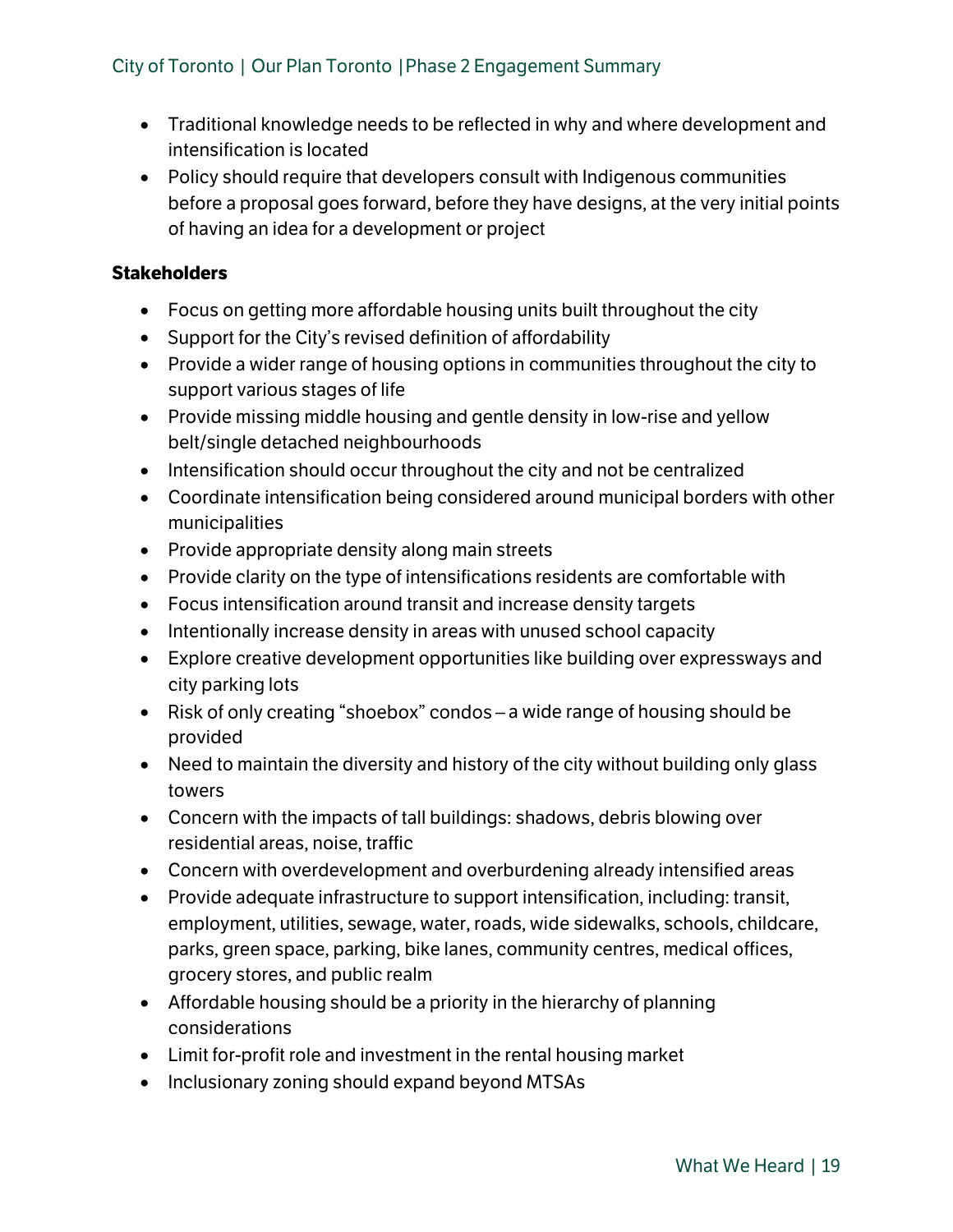- New developments should have a percentage of Toronto Community Housing
- Convert underused office towers for housing
- Direct more mid-rise growth to existing neighbourhoods
- Provide clarity on processes and limit risks for overreaching Provincial powers, development timelines, stakeholder engagement, affordable definition reviews, and Inclusionary zoning
- Provide more financial incentives for affordable housing
- Explore smarter ways to intensify in suburbs  $-$  Etobicoke, Scarborough, North York, East York, York
- Speed up the development approval process with affordable housing throughout the city

#### **Community Leaders Circle and Equity Seeking Groups**

- Prioritize efforts to increase the affordable housing stock: Access to affordable housing is one of the biggest challenges facing low income, marginalized, newcomer and racialized populations
- Amount of affordable housing needs to increase in communities where equity deserving populations already live in order to support and maintain family and community connections
- Need a wider range of affordable rental units with 2, 3 and 4 bedrooms for multigenerational homes and large families
- Provide Indigenous focused housing options in areas like Malvern and others
- Increase access to supportive housing services
- Provide better services for homeless and the housing insecure
- Apply housing as a basic right in planning

#### **Youth and Seniors**

- Need more affordable housing options in more communities for all populations including students and seniors
- Affordable housing stock needs to include options for recent graduates with entry level incomes that are connected to transit
- Affordable rental housing for seniors needs to be identified and developed in all neighbourhoods in order to support aging in place
- Address policy alignment with zoning bylaws as it relates to seniors housing: 'retirement homes' and 'nursing homes' are permitted in neighbourhood designations, but they are prohibited in the zoning by-law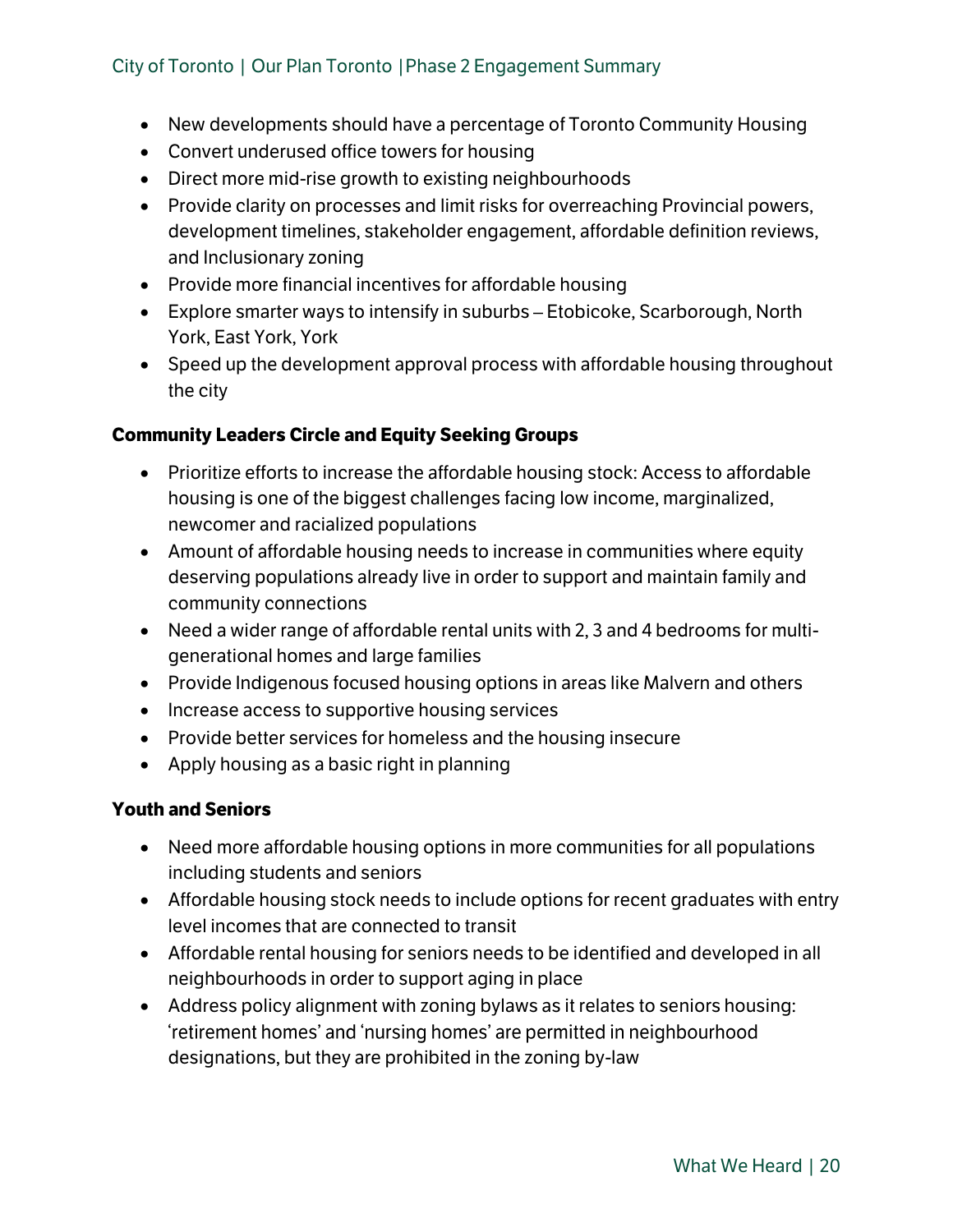- In recognition of the fundamental rights of persons with disabilities and in anticipation of increasing demand for enhanced accessibility as the population ages, the OP should require all new housing to meet minimum accessibility standards
- Improve 'Visitability' of all housing  $-$  this is the idea that a resident can visit or be visited by their neighbours without encountering accessibility problems increasing challenge for aging population
- Expand intergenerational, home share and co-housing options for seniors that are accessible to low-income individuals, allow seniors to live with others, promote well-being and social inclusion, while lessening concerns over safety and financial security

#### **General Public**

- Affordable housing is a critical issue that should be a top priority
- Provide more housing supply and a wider range of housing options in all neighbourhoods
- Support options for multi-generational housing
- Rental housing needs to include larger units and more options connected to transit
- Coordinate growth with neighbouring municipalities to prevent urban sprawl
- Intensification should occur throughout the city and should not be centralized
- Intensification should be connected to transit
- Consider transit capacity along Yonge line and Bloor line when planning for more intensification
- Consider economic viability of affordable housing developments
- Reach beyond growth targets set out by the Province
- Do not intensify in Neighbourhoods at the cost of the environment
- Focus more housing on avenues and main streets, near transit, commercial and entertainment centres, near universities and colleges, low-rise neighbourhoods like the Danforth and Little Italy
- Educate people living in stable neighbourhoods about the need for housing in order to address "not in my back yard" mentality that slows down development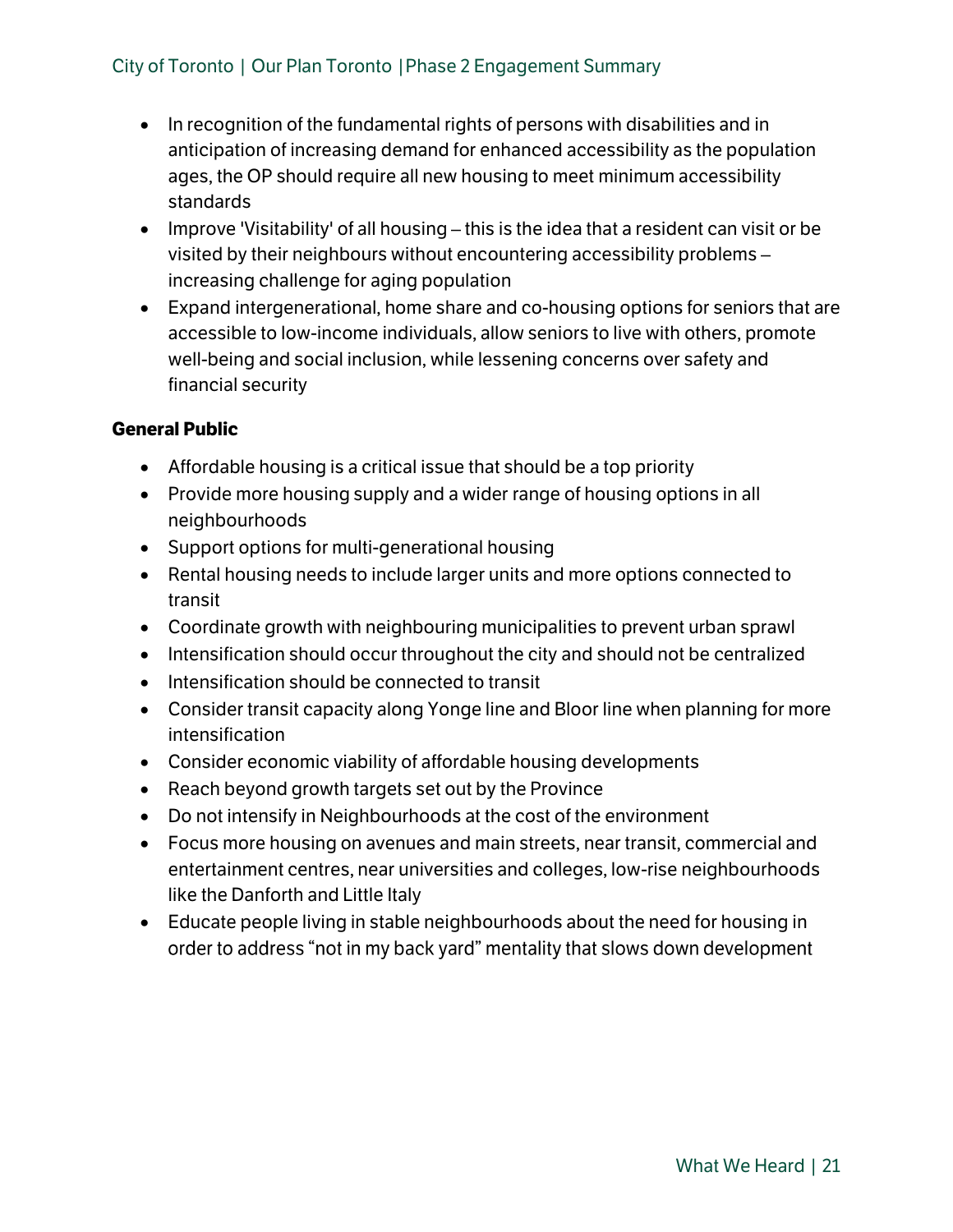## <span id="page-25-0"></span>**3.2.3 Neighbourhood & Complete Communities**

#### **Indigenous Rights Holders & Organizations**

- Need Indigenous place making in communities in part of achieve complete communities
- More access to nature and green spaces are needed in urbanized areas to support complete communities for Indigenous people
- Communities with Indigenous populations need to have Indigenous related services and resources located around them in order to support Indigenous informed complete communities

#### **Stakeholders**

- Educate and create awareness around how infrastructure and services will be provide to support complete communities as the city grows
- Create walkable and complete communities with transit, service centres, schools and parks in all areas of the city
- Focus on achieving complete communities outside of the downtown core
- Cycling needs to be part of complete communities
- Build infrastructure before building new developments in order to lessen the burden of growth on neighbourhoods and to support new residents in complete communities
- Explore building on top of commercial buildings, institutional buildings, and religious buildings
- Allow for multiple types of housing in neighbourhoods that support rental and ownership
- Build mixed-use areas and establish parking minimums to minimize car dependency
- Provide more than adequate green space
- Address protective nature of Neighbourhoods policies Concern with neighbourhood character being used as a reason to slow down development
- Allow permission for alternative housing formats in neighbourhoods such as coops, and community land trusts
- Support active transportation and transit activity  $-$  as well as safe connections between modes
- Improve opportunities to access support services in a range of communities rather than concentrating
- Support employment growth and small businesses near residential
- Revisit urban design policies to support walkable complete communities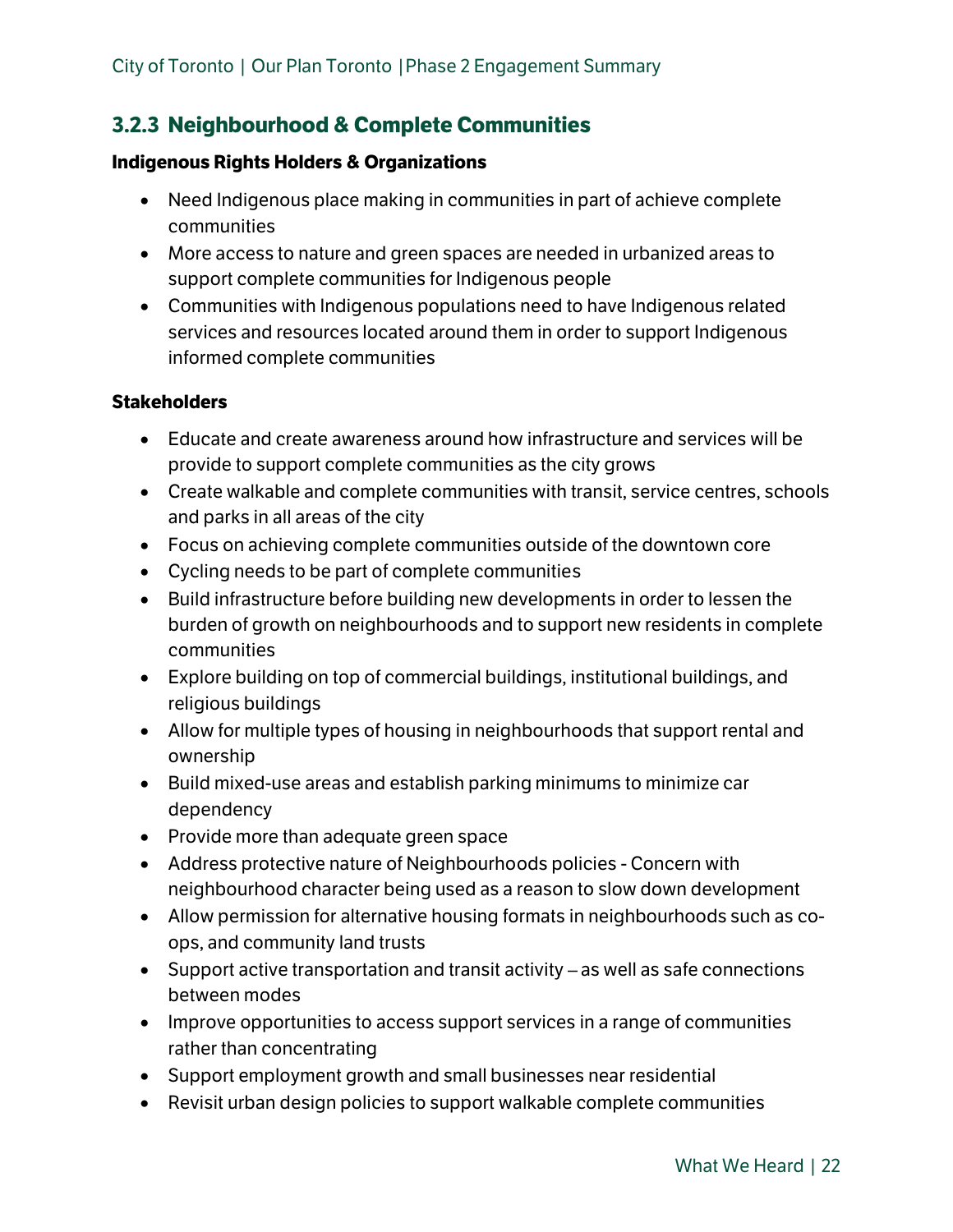- Coordinate development along municipal borders for complete communities at the edges
- Concern with Committee of Adjustment role on development decisions that impact neighbourhoods
- Require future proofing to accommodate aging population and people of all abilities

#### **Community Leaders Circle and Equity Deserving Groups**

- Support community-led approaches to planning and achieving complete communities
- Complete communities means that the needs of low-income, newcomers and racialized communities are being met - includes services, cultural space, education, housing, employment, health care and gathering places
- Require developers in areas where there are multiple applications to come together with the community to plan as a whole and consider the broad needs of communities in areas of change
- $\bullet$  Focus on achieving complete communities in suburbs particularly as it relates to transit, active transportation, range of employment and services
- Improve public realm to support walkability
- Support social cohesion and sense of place in areas like Scarborough in order to support existing neighbourhoods – address the transient nature of some neighbourhoods through social connections

#### **Youth and Seniors**

- Add demographic imperative to OP and identify what this means for planning complete communities for all
- Include age-inclusivity or age-equity lens as a goal of the OP and establish citywide auspices for age-friendly policies at the scale of the entire city
- Planning should be assessed through an age-equity lens
- Need to enable a mix of uses in *Neighbourhoods* like small scale commercial uses to support seniors in neighbourhoods
- Most suburban neighbourhoods are not supportive of needs of older adults wishing to remain in their familiar neighbourhoods ('aging in community') – this requires developing age-friendly and age-equitable policies such as range of housing options, improving public realm, requiring age-friendly lens on secondary plans and age-friendly developments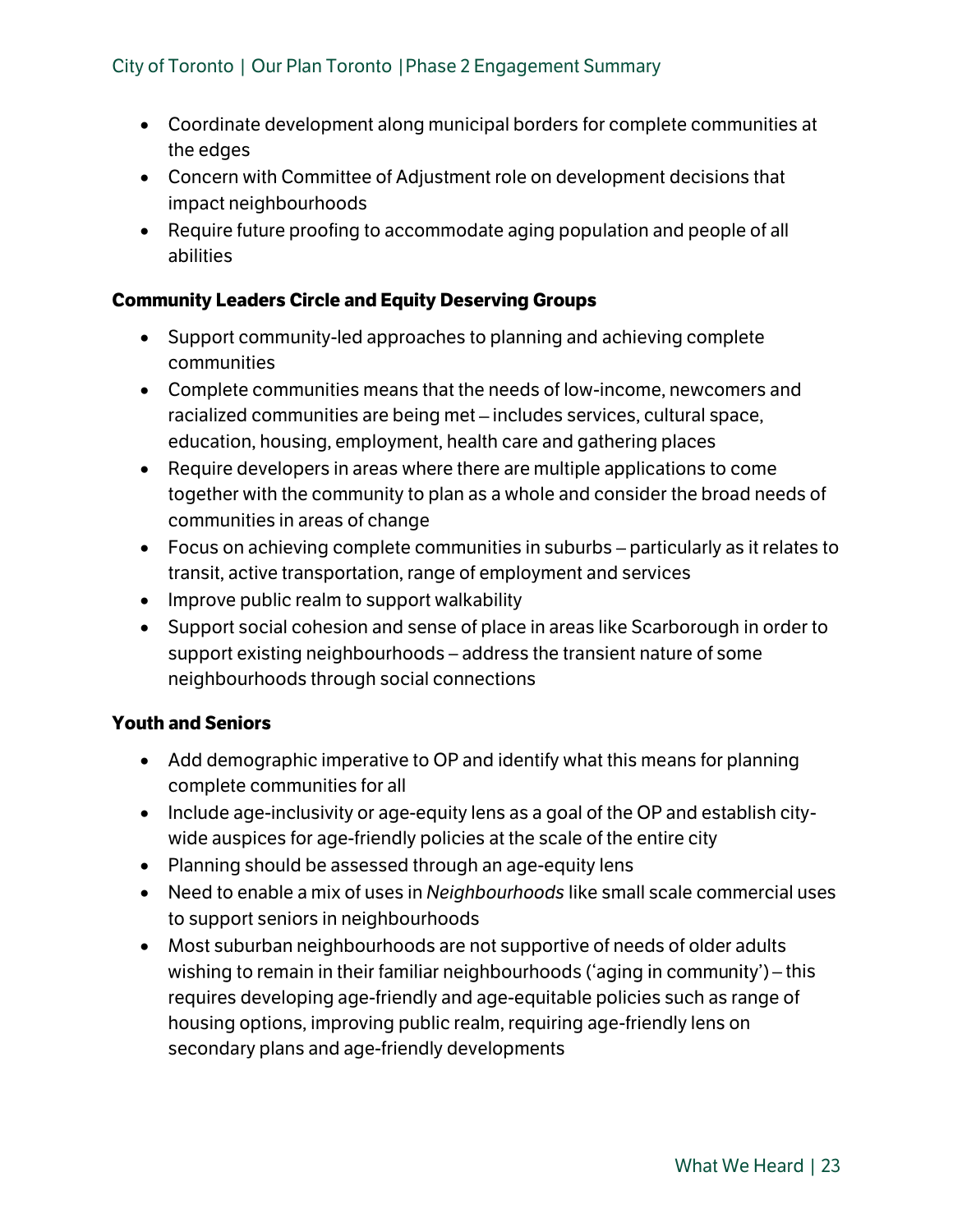• Plan the redevelopment and retrofitting of neighbourhoods to ensure proximity within 500m to 800m of age-friendly housing to grocery stores, banks, pharmacies, local health clinics, libraries, and community centres

#### **General Public**

- Increase density in the yellow belt and remove single detached zoning
- Spread growth evenly across all neighbourhoods
- Consider better design for housing and public realm
- Provide safer and better active transportation connections
- Remove the terms "village" and "town" from the official plan
- Consider the health impacts from living on arterial roads
- Protect and enhance cultural spaces for artists and creatives
- Provide better transit infrastructure, including transit signal priority
- Consider school capacities and redirect growth to under capacity schools
- Support small businesses, including local grocery and health services, in communities and neighbourhoods in order to support walkable complete communities
- Promote more mixed use in neighbourhoods  $-$  allow for more than just residential uses in neighbourhoods

## <span id="page-27-0"></span>**3.2.4 Future of Work & Employment**

#### **Indigenous Rights Holders & Organizations**

- $\bullet$  Improve access to employment opportunities for Indigenous people includes location of employment options within proximity to Indigenous housing
- Support Indigenous businesses
- Progress economic reconciliation through Indigenous procurement

#### **Stakeholders**

- Establish policies that encourage land ownership by the employer that are invested in long term employment activity
- Ensure there are a mix of employment types in areas  $-$  office, manufacturing, institutions, small main street businesses
- Protect existing employment lands
- Create long term policies that reduces speculation of employment land conversions
- Promote employment in complete communities to establish live, work, and play environment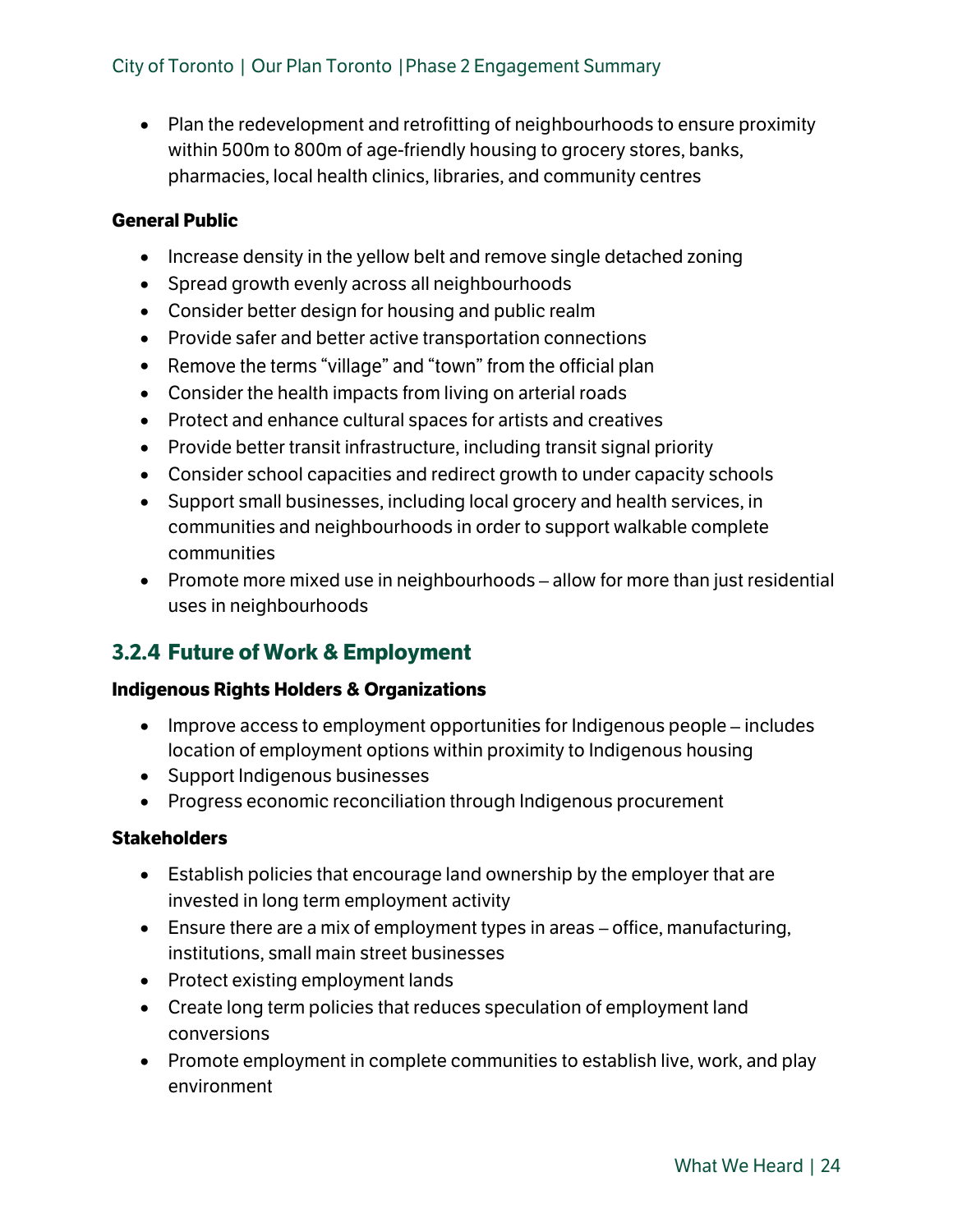- Support wage increase, affordable insurance, loans, and affordable work spaces
- Create a platform to support emerging businesses
- Promote active transportation and transit connections to employment and business areas
- Expand permissions for home occupation and home businesses
- Expand permissions for commercial use in residential areas
- Expand permissions for multi-storey formats for warehousing, distribution, and logistics
- Provide support for job seekers to acquire skills and credentials
- Address conflicting land uses between sensitive uses and non-industrial uses (e.g. Keele-Finch area)
- Support employment uses at grade in residential buildings
- Provide policies that quarantee space replacement at the same cost when businesses are displaced due to gentrification and demolition
- Explore replacing office uses to manufacturing and industrial uses from COVID impacts
- Improve electrical, public utilities, telecommunications, internet services in Scarborough (e.g. Golden Mile area)
- Provide broader network of childcare and social services, both for employment and to support employment areas
- Protect and enhance road network for trucks and transport vehicles
- Allow use of daytime parking in neighbourhoods that is vacated by residents
- Develop dedicated workforce housing strategy for low and middle income workers
- Enhance transit fare and service integration for commuters from other municipalities
- Plan complete communities with employment and greenspaces that are integrated into the building
- Low-income neighbourhoods need more employment opportunities and infrastructure improvements

#### **Community Leaders Circle and Equity Deserving Groups**

- Provide a better range of jobs in Scarborough and around transit stations, including office
- Provide more equitable employment opportunities for equity seeking groups, including racialized women
- Provide better transit and cycling connects to jobs outside of the downtown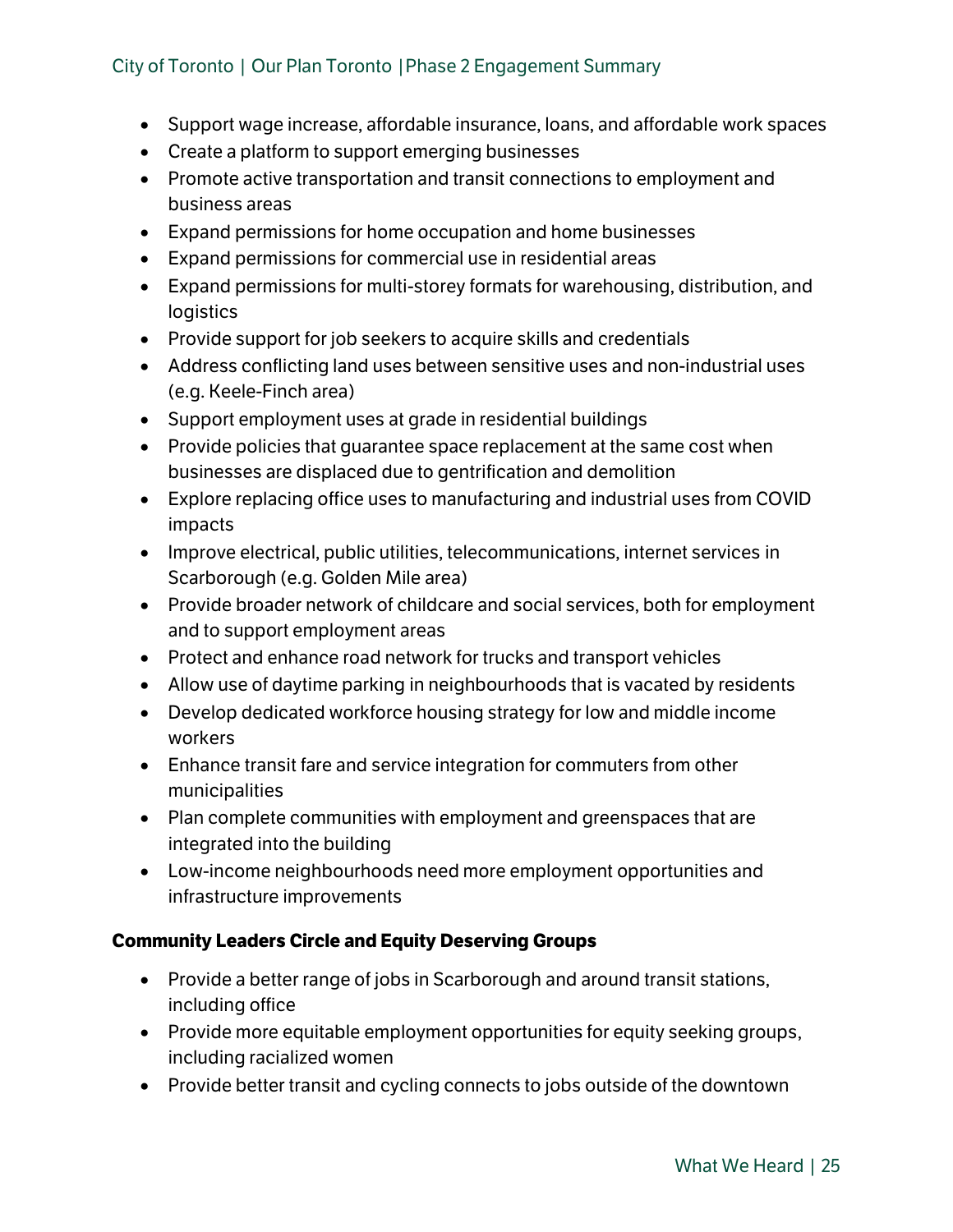- Increase city planning jobs for equity seeking groups potential for leadership in community-based planning
- Protect local small and medium businesses from being priced out when new transit connections are built and property values go up (e.g., along Finch line and Eglinton line)
- Focus less on economic and financial prosperity and more on happiness and well-being

#### **Youth and Seniors**

- Support youth employment opportunities in suburbs (Scarborough, Etobicoke) to reduce commuting times for young people who are also balancing school
- Permit at-home office uses which include client visits for older adults transitioning out of full-time employment who want to continue working from home
- Although there are many seniors working beyond the age of 65, and many who will want to, seniors are not strongly represented in the workforce or around decision-making tables. Seniors need to be engaged in planning discussions, including employment as many seniors want to continue working and need equitable access to a range of jobs

#### **General Public**

- Explore other uses for empty office space and underutilized industrial parks
- Protect employment lands
- Allow for more mixed use that includes employment uses such as office space in areas outside downtown
- Support small and medium business spaces along main streets
- Explore COVID impacts on work from home, office uses, and logistics
- Protect spaces for arts and culture people working in these industries are typically low income and play a very important role in the culture and success of the city – need affordable spaces for artists and people contributing to cultural expression in the city  $-$  need to be all over the city and not just in small concentrated pockets

# <span id="page-29-0"></span>**3.3 Community Leaders Circle Input on OP Chapter 1**

On December 9 2021, the Our Plan Toronto engagement team hosted a virtual workshop with members of the CLC to review and gather input on changes needed for Chapter 1 of the Official Plan (OP). This workshop was hosted based on recommendations from CLC members to dive into details of the vision and direction for the OP. CLC members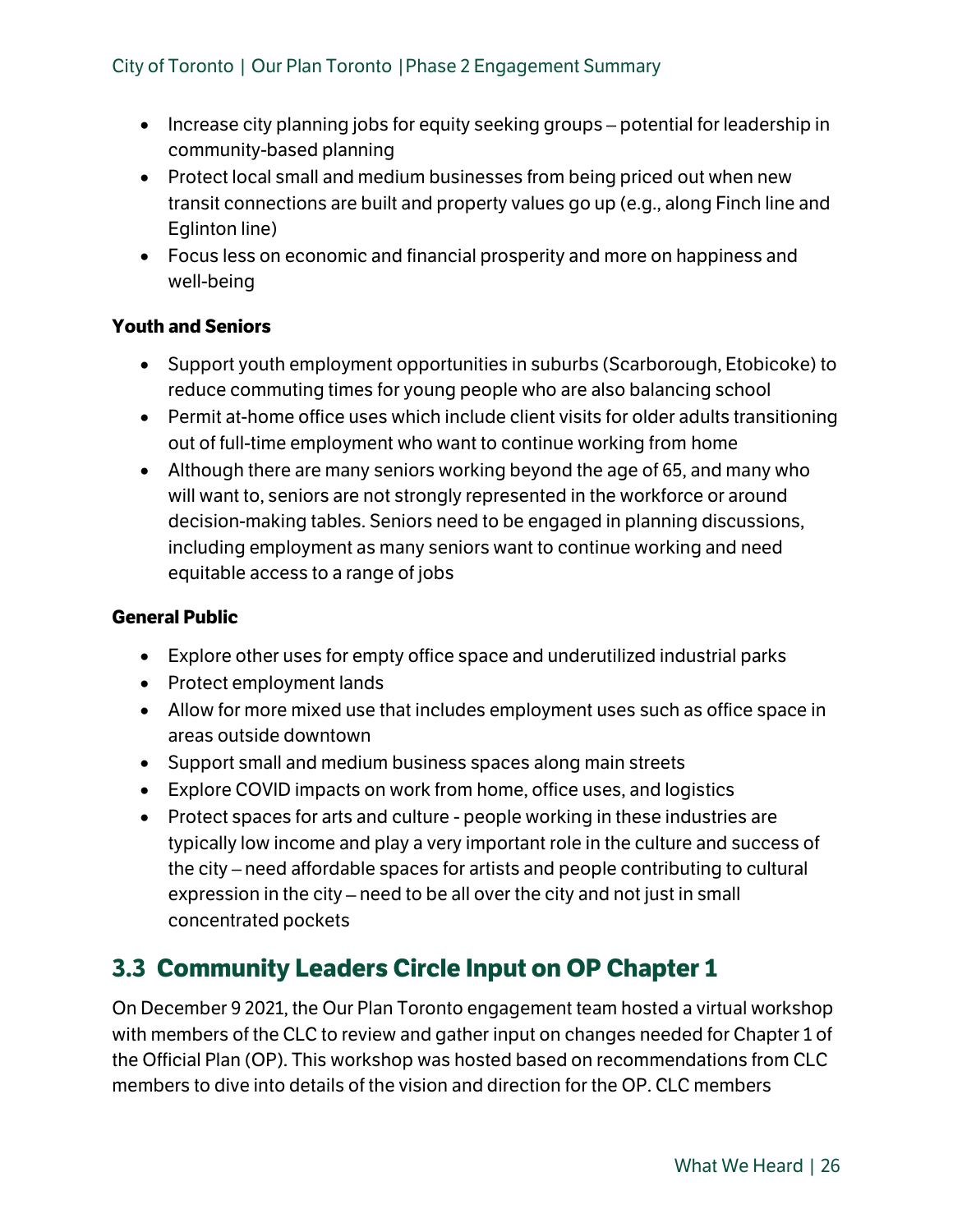provided input on changes needed in Chapter 1 to revise the vision and principles for planning the city to 2051. The following summary highlights the key ideas heard from the CLC during the workshop.

- Elements to KEEP that are in the current OP Chapter 1:
	- $\circ$  "City of Connections" section this has potential to expand.
	- o Recognize the diverse city
- Elements to ADD to Chapter 1:
	- o Focus on affordable housing and addressing poverty.
	- o Add reference to supporting alternative approaches to housing, including land trusts, co-ops, etc.
	- o Address digital equity and equitable access to quality community spaces and services.
	- $\circ$  Priorities to address inequalities as they pertain to gender, those with accessibility needs and Indigenous Peoples.
	- o Address lack of accessible and affordable spaces, not just with housing, but for arts and culture.
	- $\circ$  Related to City of Connections, add more on working with communities with a bottom-up approach towards resilient planning;
		- Need to support social infrastructure at the local and city-wide level so that land use strategies are made strong by social and economic strategies.
		- Support investment and development that intentionally strengthens local community ecosystems.
	- $\circ$  Under "Vision", need to add support for social infrastructure, cultural facilities, strong economy that creates job opportunities in neighbourhoods.
	- o Honor Indigenous rights and perspectives.
	- o Focus investment towards specific underfunded communities.
	- o Add more on community-based approaches and decision making.
	- $\circ$  Paired with vision, include a list of assumptions to allow for goals to be actionable.
	- o Add priorities on addressing economic inequalities, such as financial barriers to recreational spaces.
- Elements to have LESS of in Chapter 1
	- Within the "Diversity and Opportunity" section, certain references towards o "the elderly" and "Great leaders make it safe to do the right thing" to be amended. There was contradiction pointed out, in that the city is fully urbanized yet there is a calling for re-urbanization.
- Elements in Chapter 1 that need MORE support: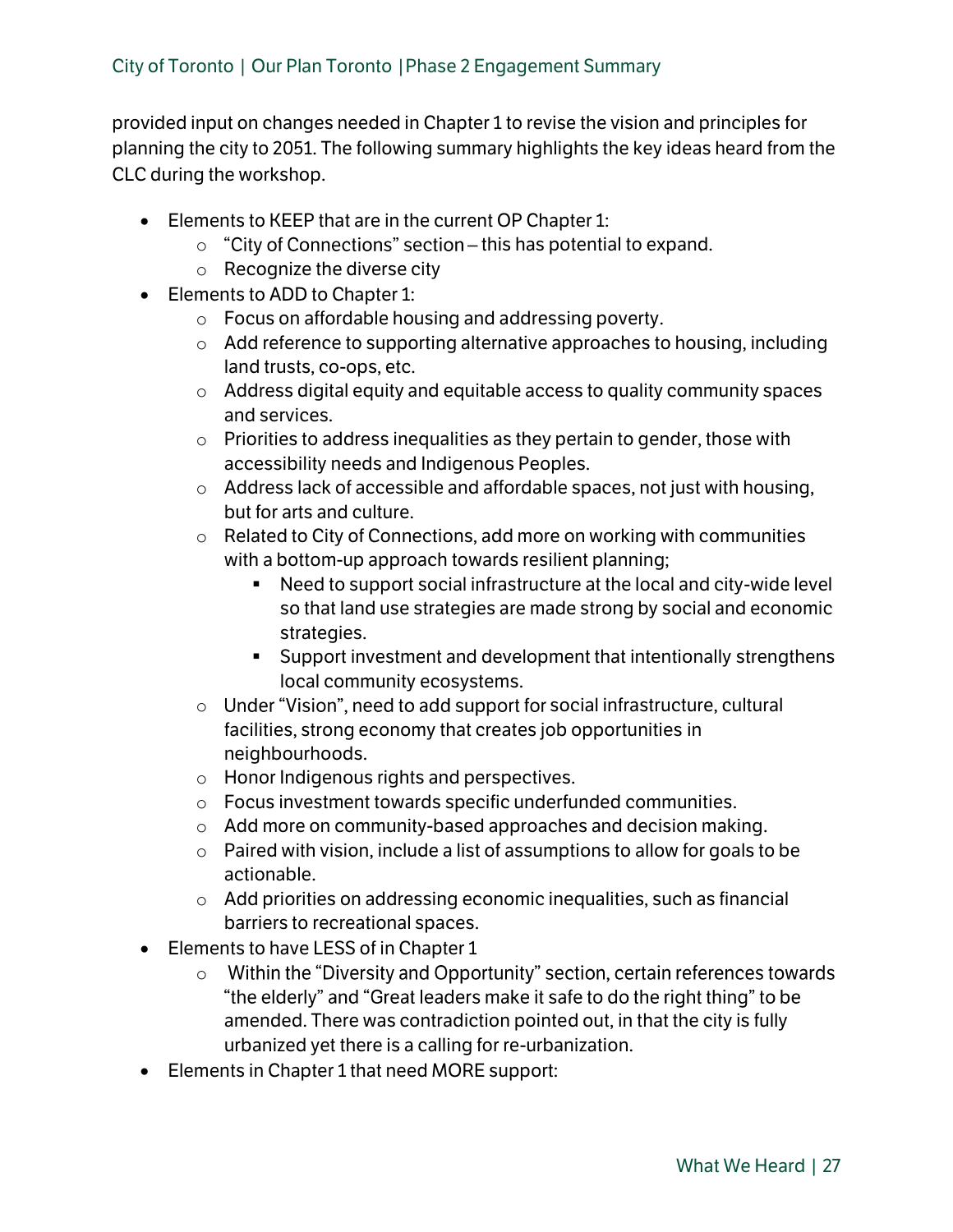- $\circ$  Focus principles more on equity, opportunity, dignity, environmental stewardship and connectivity.
- o Need more on parks and open spaces, particularly in dense areas.
- $\circ$  Continue with more support for complete communities.
- $\circ$  Toronto needs to champion AODA, providing overall inclusion.

Overall there was support for looking at what other cities are doing, such as Minneapolis, to address disparities through planning policies. Recommendations were made that data and analysis should be used to diagnose problems of inequities to inform clear goals to address these.

# <span id="page-31-0"></span>**4 Indigenous Organizations Survey Results**

Throughout the months of August and September, the Dillon Consulting engagement team conducted a series of interviews with 12 interested Indigenous organizations throughout Toronto to determine the best approach to community engagement. This work was led by an Indigenous facilitator and planner. **Table 2** provides a summary chart of what we heard during the interviews. This input is being used to inform and guide ongoing engagement of Indigenous people, businesses and organizations in Toronto.

| Engagement                                                    | Summary of Input and Areas for Our Plan Toronto Team to Focus                                                                                                                                                                                                                                                   |
|---------------------------------------------------------------|-----------------------------------------------------------------------------------------------------------------------------------------------------------------------------------------------------------------------------------------------------------------------------------------------------------------|
| <b>Values</b>                                                 | Engage early, engage often<br>$\bullet$<br>Indigenous-led/Family centered approach<br>$\bullet$<br>Apply youth and Elder lens<br>$\bullet$<br><b>Reconciliation focus</b><br><b>Action oriented</b><br>$\bullet$<br><b>Apply OCAP Principles</b><br>$\bullet$<br>Engage with honesty and integrity<br>$\bullet$ |
| <b>Topics of</b><br><b>Interest</b>                           | Housing<br>$\bullet$<br>Employment<br>$\bullet$<br>Climate change<br>Environment<br>Community safety, health and wellbeing<br>$\bullet$<br>Culture and relationship to land<br>$\bullet$<br>Placemaking, ceremonial spaces<br>$\bullet$                                                                         |
| <b>Communication</b><br><b>Avenues for</b><br><b>Outreach</b> | Social media/Facebook<br>$\bullet$<br>Through Indigenous organizations: events and newsletters<br>$\bullet$<br>Directly to Indigenous Businesses<br>$\bullet$                                                                                                                                                   |
| <b>Activities</b>                                             | Pop-ups<br>$\bullet$<br>Small group/ focus groups<br><b>Surveys</b>                                                                                                                                                                                                                                             |

<span id="page-31-1"></span>

| Table 2: Indigenous Organizations Interview Input on Engagement Approaches |  |  |  |
|----------------------------------------------------------------------------|--|--|--|
|                                                                            |  |  |  |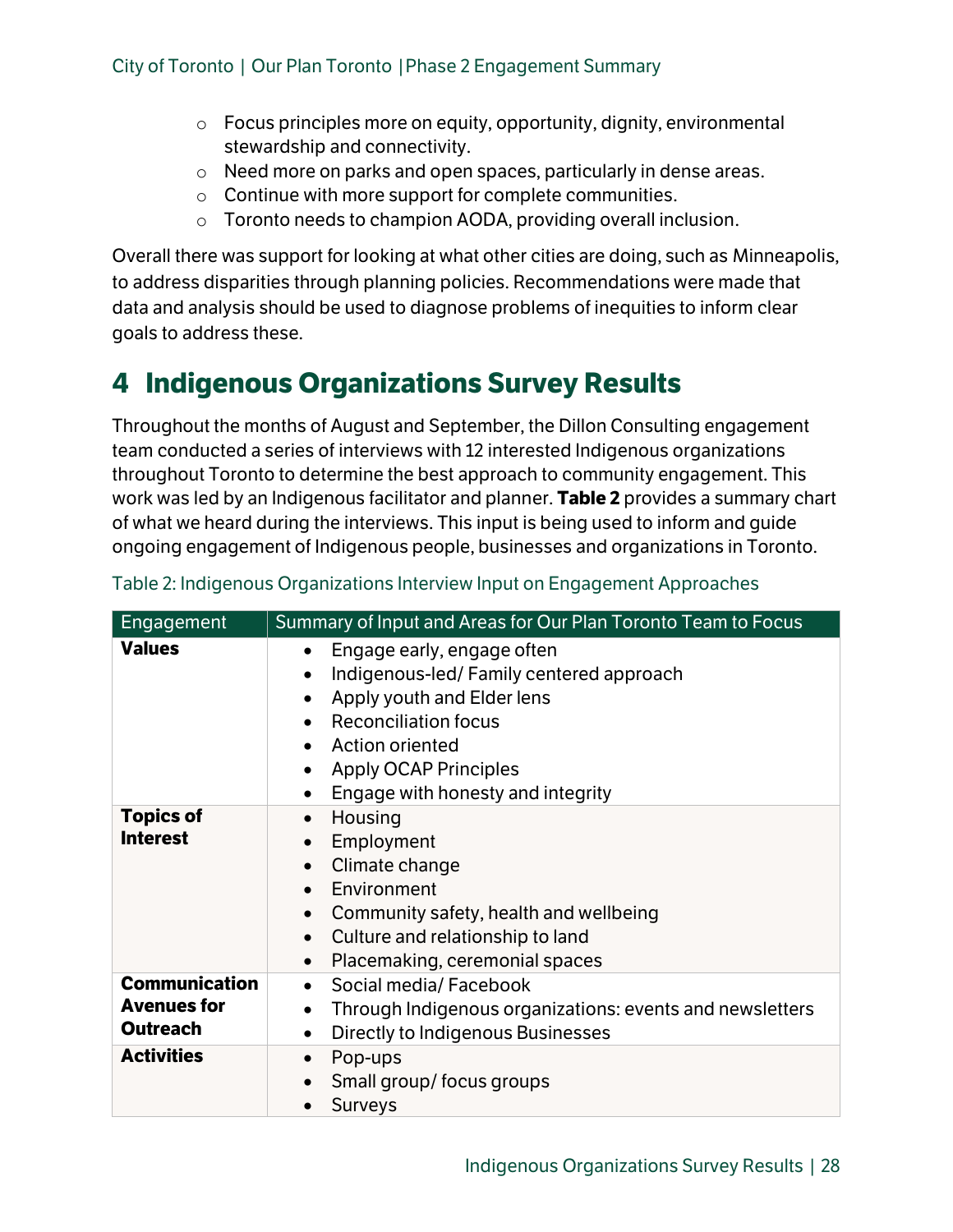| Engagement            | Summary of Input and Areas for Our Plan Toronto Team to Focus |
|-----------------------|---------------------------------------------------------------|
|                       | One-on-one interviews                                         |
| <b>Locations for</b>  | <b>Bloor Street</b>                                           |
| Pop-up                | <b>Bathurst Street</b>                                        |
| <b>Engagement</b>     | At Indigenous Organizations<br>$\bullet$                      |
|                       | At Indigenous Events                                          |
|                       | <b>Universities</b>                                           |
|                       | Youth organizations                                           |
|                       | Indigenous housing complexes<br>$\bullet$                     |
| <b>Considerations</b> | Land back issues are present                                  |
|                       | Have Elders present                                           |
|                       | Trauma informed practices (Mental health awareness)           |
|                       | Sharing circles – regularly reflect                           |

# <span id="page-32-0"></span>**5 Public Poll Results**

A public poll was hosted on the project website. The intention of the public poll was to generate interest in the project and understand initial topics of interest related to growth and land use planning. The public poll provides a high-level snapshot of potential interests related to land use topics that are a focus of the Official Plan. The poll is not intended to provide definitive input from the public on planning issues. The following sections highlight who participated, the questions asked and frequent responses received.

# <span id="page-32-1"></span>**5.1 Who Participated**

Approximately 1,200 people participated in the public poll. The following highlights demographics of the respondents:

- 65% of the respondents are between 16 to 45 years old
- 20% of the respondents identify as a visible minority
- 15% of the respondents identify as 2SLGBTQ+
- 50% of the respondents identify as male
- 46% of the respondents identify as female
- 4% of the respondents identify as non-binary or other

# <span id="page-32-2"></span>**5.2 Questions and Frequent Responses**

The following outlines the poll questions and some of the most frequent responses received.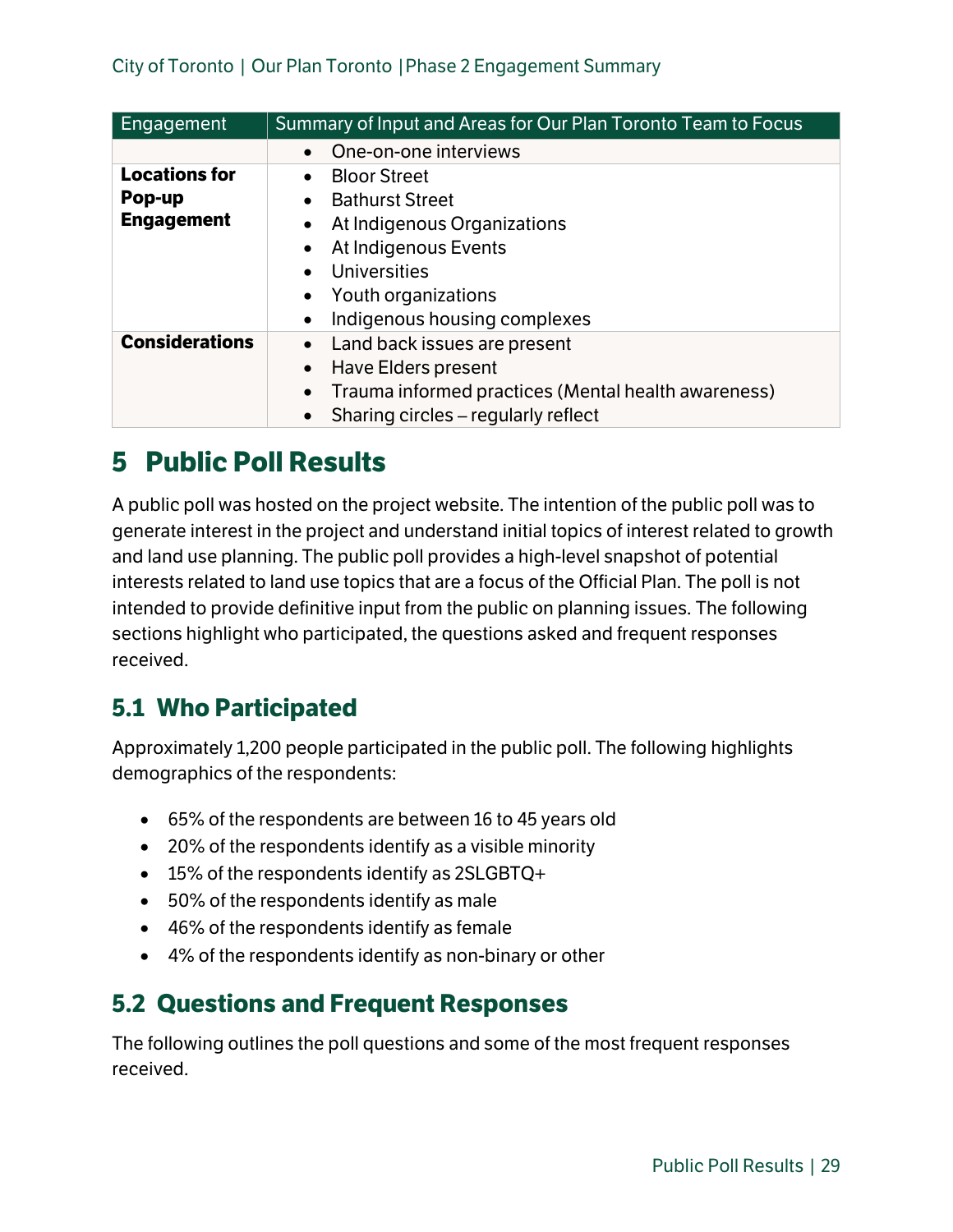- **1. What are the top five citywide issues that you want Toronto to focus on as we plan for growth?**
	- Affordable housing and range of housing types
	- Access to transit and transportation options
	- Green spaces, ravines and parks
	- Climate change
	- Cycling and pedestrian connections
	- Further input included the need for the City to address inequalities across the city, including poverty and racism

#### **2. What do you value most about your neighbourhood today that you think should be supported as Toronto grows?**

- Access to transit
- Green spaces / ravines / parks / trees
- Cycling and walking
- Small and medium businesses and local shops
- Diversity
- Further input included the value of supporting accessible services and communities designed for all ages and abilities

#### **3. Are there any other issues that you want the City Planning team to consider as they plan for growth in Toronto?**

- 800 comments were received and many of which included addressing social and economic inequalities across the city as well as issues of inclusive city building
- Concerns related to impacts of growth on existing communities and the environment
- Need to preserve culture and art
- Support for growth in low-rise residential neighbourhoods

Input from the public poll helped to inform the content for consultation during the October 2021 public meetings.

# <span id="page-33-0"></span>**6 Next Steps**

The feedback received during Phase 2 of Our Plan Toronto is being used to inform draft policy directions and draft policies. Phase 3 of the consultation will be focused on consulting on the draft policy directions and policies. The next steps in the engagement process include: